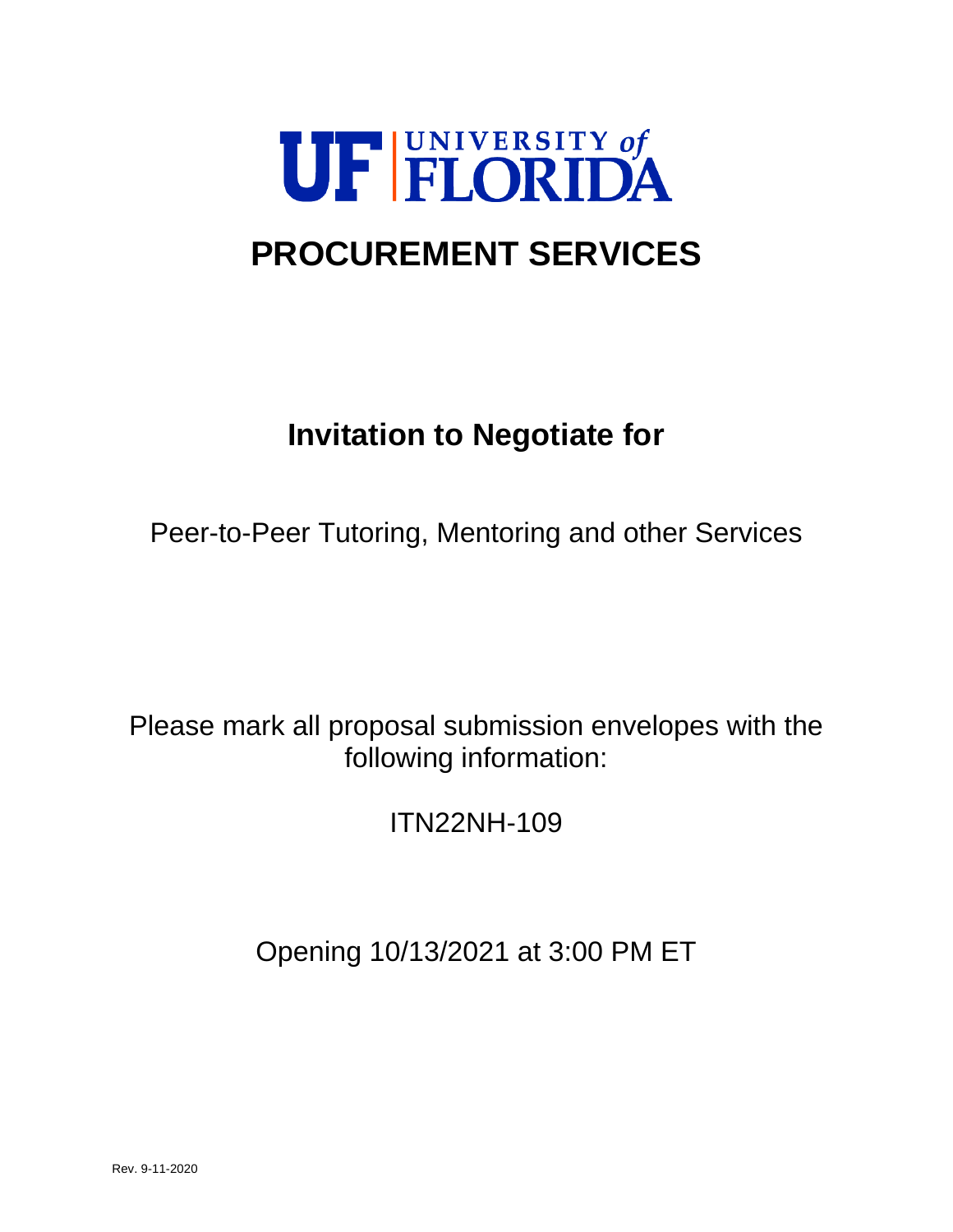## Contents

| 1.0 |        |                                                                              |  |
|-----|--------|------------------------------------------------------------------------------|--|
|     | 1.1    |                                                                              |  |
|     | 1.2    |                                                                              |  |
|     | 1.3    |                                                                              |  |
|     | 1.4    |                                                                              |  |
|     | 1.5    |                                                                              |  |
|     |        |                                                                              |  |
|     |        |                                                                              |  |
| 2.0 |        |                                                                              |  |
|     | 2.1    |                                                                              |  |
|     | 2.2    |                                                                              |  |
|     | 2.3    |                                                                              |  |
|     | 2.4    |                                                                              |  |
|     | 2.5    | Vendor Protest Procedure; Notice of Proposal Protest Bonding Requirement  9  |  |
|     | 2.6    |                                                                              |  |
|     | 2.7    |                                                                              |  |
|     | 2.8    |                                                                              |  |
|     | 2.9    |                                                                              |  |
|     | 2.10   | Determination of and Information Concerning Vendor's Qualifications  10      |  |
|     | 2.11   |                                                                              |  |
|     | 2.12   | Rejection of Vendor Counter-offers, Stipulations and Other Exceptions  11    |  |
|     | 2.13   |                                                                              |  |
|     | 2.14   |                                                                              |  |
|     |        |                                                                              |  |
|     |        |                                                                              |  |
| 3.0 |        |                                                                              |  |
|     | 3.1    |                                                                              |  |
|     | 3.2    |                                                                              |  |
|     | 3.3    |                                                                              |  |
|     |        |                                                                              |  |
|     |        |                                                                              |  |
| 4.0 |        |                                                                              |  |
|     | 4.1    |                                                                              |  |
|     | 4.1.1  |                                                                              |  |
|     | 4.1.2  |                                                                              |  |
|     | 4.1.3  |                                                                              |  |
|     | 4.1.4  |                                                                              |  |
|     | 4.1.5  |                                                                              |  |
|     | 4.1.6  |                                                                              |  |
|     | 4.2    |                                                                              |  |
|     | 4.2.1  |                                                                              |  |
|     | 4.2.2  |                                                                              |  |
|     | 4.2.3  | University Provides Information in Good Faith without Liability  14          |  |
|     | 4.2.4  |                                                                              |  |
|     | 4.2.5  | Questions, Communications and Inquires between the University and Vendors 14 |  |
|     | 4.2.6  | Addenda and the University's Response to Communications from Vendor  15      |  |
|     | 4.2.7  |                                                                              |  |
|     | 4.2.8  |                                                                              |  |
|     | 4.2.9  |                                                                              |  |
|     | 4.2.10 |                                                                              |  |
|     | 4.2.11 |                                                                              |  |
|     |        |                                                                              |  |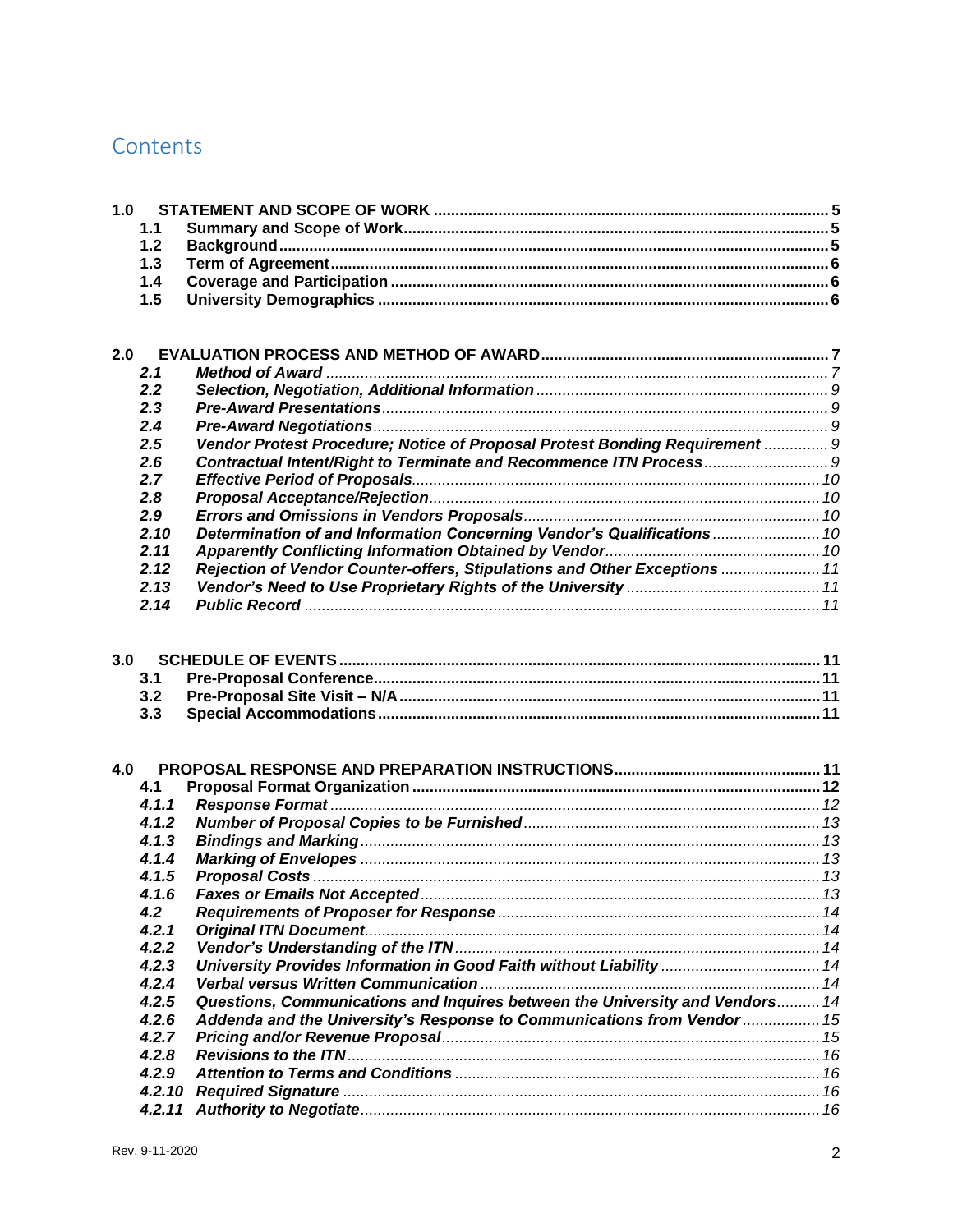| 4.2.13 Improper Business Relationships/Conflict of Interest Prohibited  17        |  |
|-----------------------------------------------------------------------------------|--|
| 4.2.14 Corrections, Changes, and Providing Information on Forms within the ITN 17 |  |
|                                                                                   |  |
|                                                                                   |  |
|                                                                                   |  |
| 4.2.18 University's Right to Use Vendor's Ideas/Proprietary Information 17        |  |

| 5.0  |  |
|------|--|
| 5.1  |  |
| 5.2  |  |
| 5.3  |  |
| 5.4  |  |
| 5.5  |  |
| 5.6  |  |
| 57   |  |
| 5.8  |  |
| 5.9  |  |
| 5.10 |  |
| 511  |  |
| 5.12 |  |
| 5.13 |  |
| 5.14 |  |
| 5.15 |  |
| 5.16 |  |
| 5.17 |  |
|      |  |

| 6.1  |  |
|------|--|
| 6.2  |  |
| 6.3  |  |
| 6.4  |  |
| 6.5  |  |
| 6.6  |  |
| 6.7  |  |
| 6.8  |  |
| 6.9  |  |
| 6.10 |  |
| 6.11 |  |
| 6.12 |  |
| 6.13 |  |
| 6.14 |  |
| 6.15 |  |
| 6.16 |  |
| 6.17 |  |
| 6.18 |  |
| 6.19 |  |
| 6.20 |  |
| 6.21 |  |
| 6.22 |  |
| 6.23 |  |
| 6.24 |  |
| 6.25 |  |
| 6.26 |  |
|      |  |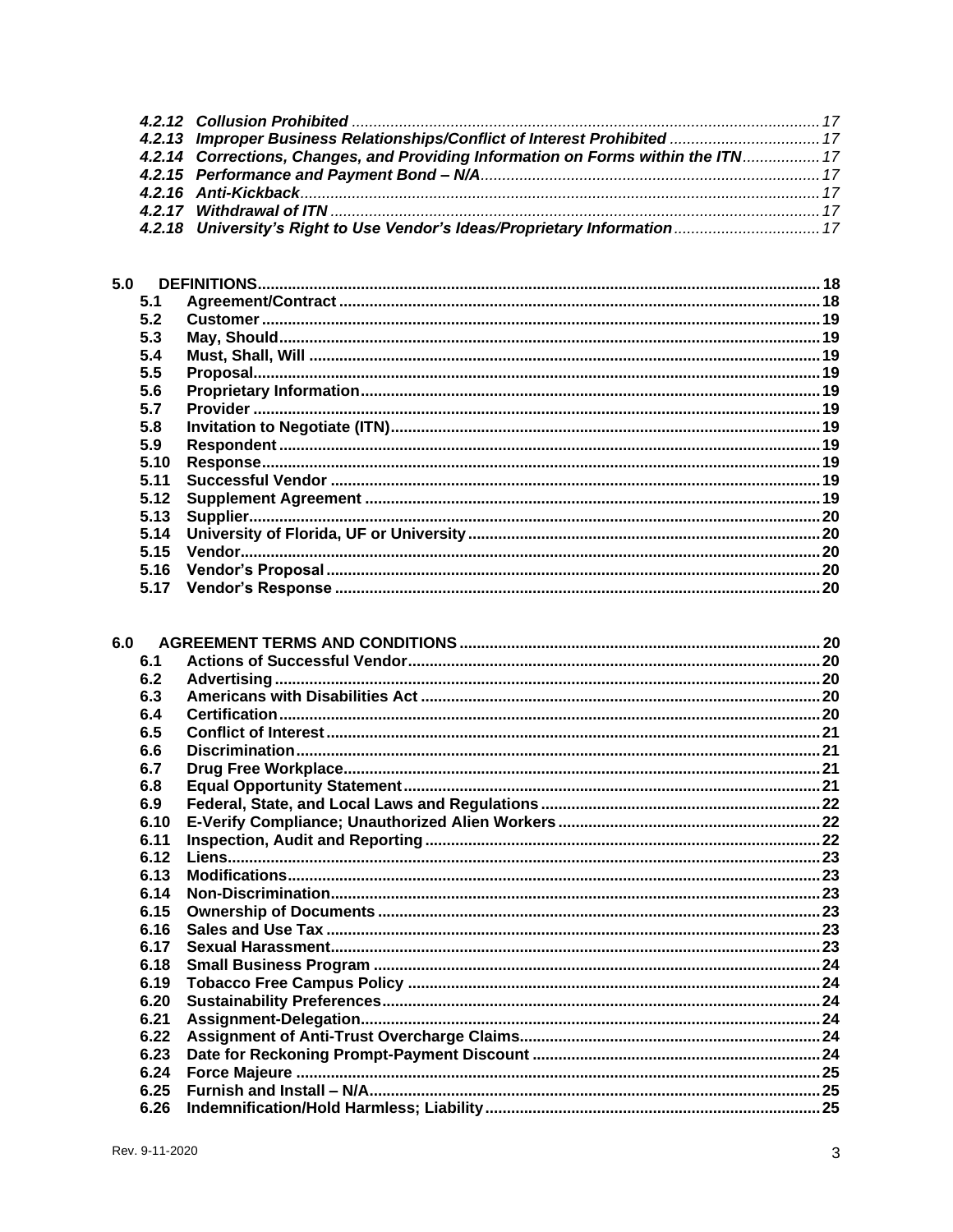| 6.27   |                                                                                |  |
|--------|--------------------------------------------------------------------------------|--|
| 6.28   |                                                                                |  |
| 6.29   |                                                                                |  |
| 6.30   |                                                                                |  |
| 6.31   |                                                                                |  |
| 6.32   |                                                                                |  |
| 6.33   | Notice to Vendors of Asbestos-Containing Materials in University Buildings  27 |  |
| 6.34   |                                                                                |  |
| 6.35   |                                                                                |  |
| 6.36   |                                                                                |  |
| 6.37   |                                                                                |  |
| 6.38   |                                                                                |  |
| 6.39   |                                                                                |  |
| 6.40   |                                                                                |  |
| 6.41   |                                                                                |  |
| 6.42   |                                                                                |  |
| 6.43   |                                                                                |  |
| 6.44   |                                                                                |  |
| 6.45   |                                                                                |  |
| 6.46   |                                                                                |  |
| 6.47   |                                                                                |  |
| 6.48   |                                                                                |  |
|        |                                                                                |  |
|        |                                                                                |  |
|        |                                                                                |  |
|        |                                                                                |  |
| 6.48.5 |                                                                                |  |
| 6.48.6 |                                                                                |  |
|        |                                                                                |  |
|        |                                                                                |  |
| 6.49   |                                                                                |  |
| 6.50   |                                                                                |  |
| 6.51   |                                                                                |  |
| 6.52   |                                                                                |  |
| 6.53   |                                                                                |  |
| 6.54   |                                                                                |  |
| 6.55   |                                                                                |  |
| 6.56   |                                                                                |  |
| 6.57   |                                                                                |  |
| 6.58   |                                                                                |  |
| 6.59   |                                                                                |  |
| 6.60   |                                                                                |  |
| 6.61   |                                                                                |  |
| 7.0    |                                                                                |  |
| 7.1    |                                                                                |  |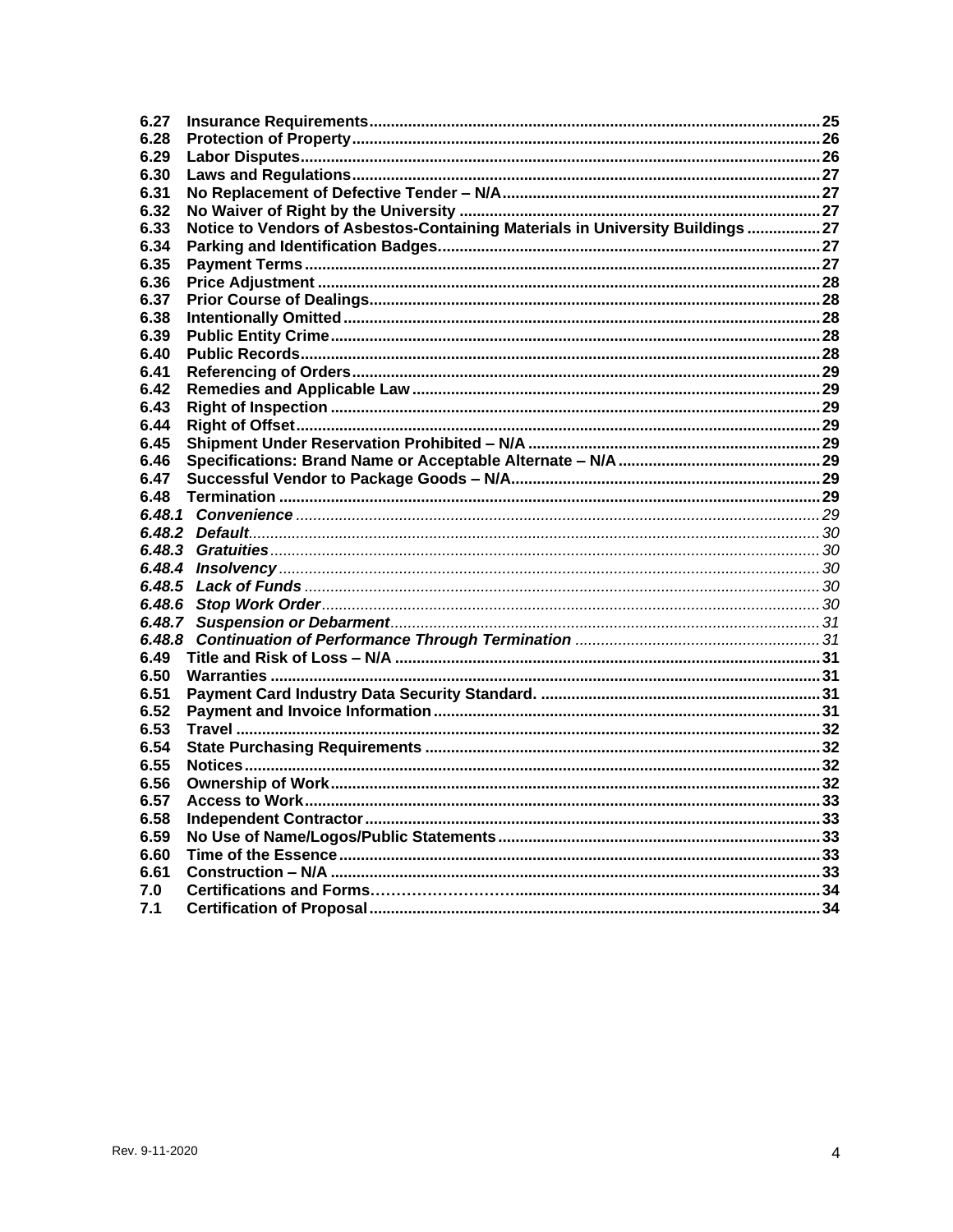## <span id="page-4-0"></span>**1.0 STATEMENT AND SCOPE OF WORK**

## <span id="page-4-1"></span>**1.1 Summary and Scope of Work**

The University is seeking proposals from qualified suppliers to work in partnership with UF to provide a platform to train, certify, and connect UF student tutors with UF students in need of face-to-face and/or online tutoring in courses specified by UF.

Lot 1: Undergraduate Students -supplier(s) will partner closely with UF's Undergraduate Affairs and other relevant units in every aspect of the program. The supplier(s) will integrate into UF's Information Technology ("IT") infrastructure (using Single Sign On) so that students can access the tutoring through a personalized web-based interface. The supplier(s) will provide tutor certification compliant with minimum standards established by CRLA, CAS, and other like organizations and additional opportunities for tutor skills development through badging or similar approaches. UF will identify students who have successfully completed courses identified for tutees. The supplier(s) will partner with UF in developing a robust tutor recruiting /eligibility and training program beyond minimum standards. The supplier(s) will provide ability for UF to recognize financial sponsor (corporate and individual donors) who wish to support the cost of tutoring for targeted groups of students. Awarded supplier(s) (lots 1 and 2) will provide weekly data reports to UF, regular meetings to track progress, and additional data as needed to support UF's assessment of effectiveness of the tutoring program. The supplier(s) will have a record of synthesizing and reporting collected data to better understand impacts of tutoring practices, training, and services on overall undergraduate student resilience and success. Supplier(s) will have the ability and willingness to explore and possibly implement expansion of the tutoring platform to include peer mentoring engagement opportunities for UF students.

Awarded supplier(s) will work with UF's existing tutoring programs to ensure alignment and will partner with UF in all communications to potential tutors and tutees. Awarded suppliers will pursue effective (UF-approved) marketing to ensure student awareness of the program. UF will provide lists of students who have taken the courses identified as needing tutors. Additionally, UF IT will work with suppliers on integration into SSO. Suppliers will need to have experience with SAML2 and Shibboleth, as UF does not provide the IT work to suppliers. Foremost, UF will provide a partnership with the supplier(s), thus offering assurance to all in the UF community that the supplier(s) have earned an endorsement from UF in all aspects aligned with its core values.

Lot 2: Tutoring, mentoring or other related student-facing services for graduate students, or undergraduates if Lot 1 supplier(s) cannot provide the services. The university graduate programs are unique to each college. There is not currently a centralized hub to identify need for these services. UF is in discussion to identify needed services in this area.

## <span id="page-4-2"></span>**1.2 Background**

In April 2020, after residential students shifted to fully online learning because of COVID-19, UF quickly began steps toward providing free tutoring services through the Spring 2021 semester. The resulting "emergency" tutoring program launched in the summer as a component of the UF Student Success initiative (https://studentsuccess.ufl.edu/), providing online tutoring for two groups of students: (1) approximately 12,000 undergraduate students with previously demonstrated financial need who are supported with free tutoring in any course in which they are enrolled, (2) the remainder of the residential undergraduate population receive free tutoring in any one of the 38 courses UF has identified as high "DEW" courses. UF is currently covering the cost of the tutoring in this emergency program that includes a \$12 / hour (living wage) for tutors. UF funding for tutoring beyond the emergency program is undefined at this time.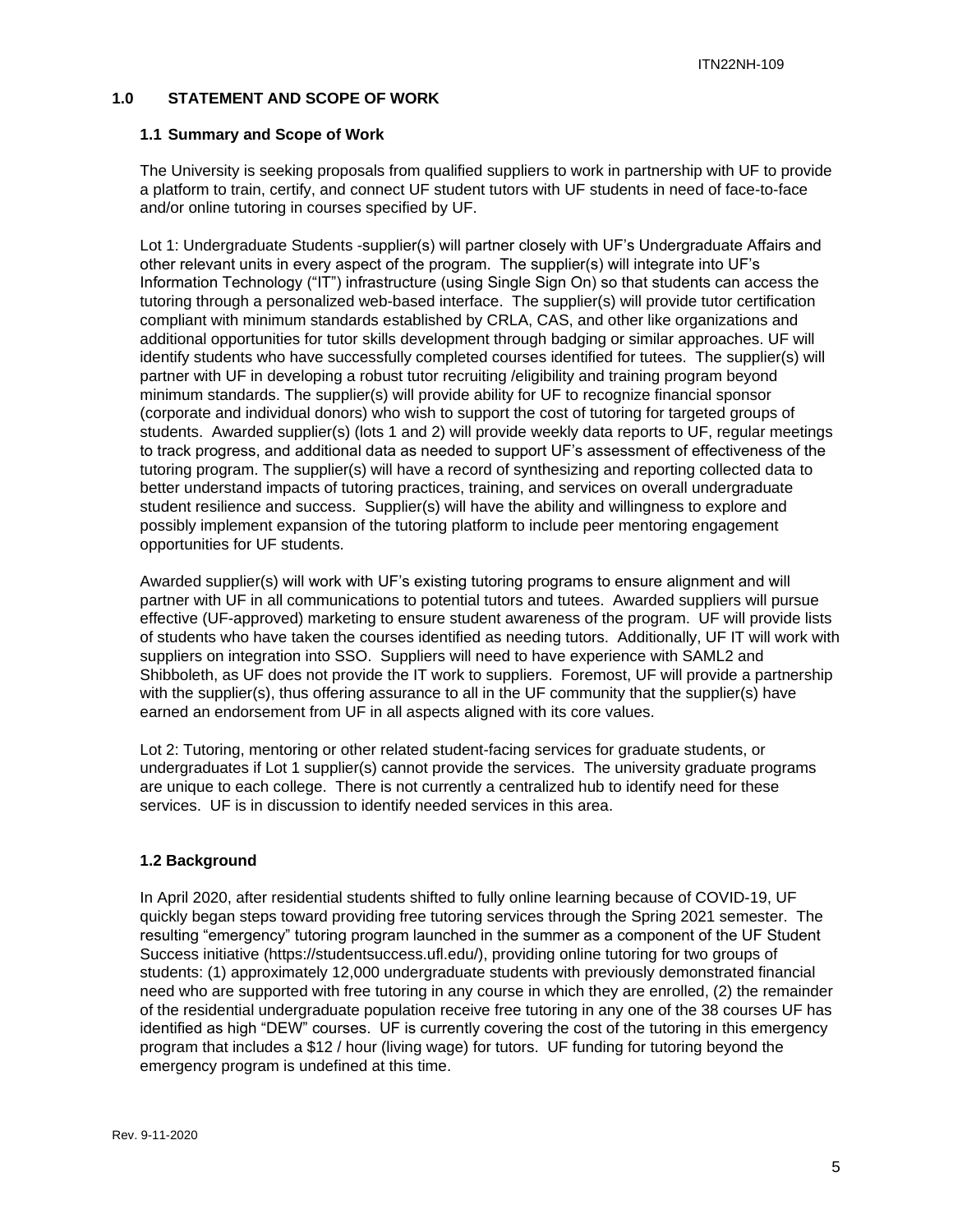Prior to the pandemic, UF had begun exploring solutions for a smaller subset of undergraduate students in who mostly fall into category (1) above. When the pandemic led to courses moving online, there was an immediate need to expand services through the emergency program. UF is currently working on a framework to be able to assess tutoring effectiveness, as reflected in student grades and other performance metrics. Furthermore, UF has launched a general education program, called UF Quest (http://undergrad.aa.ufl.edu/uf-quest/), that will in the future require all UF students to pursue UF-approved experiential learning through high impact practices such as educationally impactful peer-to-peer tutoring as envisioned in this solicitation.

## <span id="page-5-0"></span>**1.3 Term of Agreement**

The term of this Agreement will be for an initial period of 3 years, upon date of award with an option to renew based on satisfactory performance and the written approval of both parties for up to three (3) additional one (1) year periods.

## <span id="page-5-1"></span>**1.4 Coverage and Participation**

The intended coverage of this ITN and any Agreement resulting from this solicitation shall be for the use of all Departments at the University of Florida. With the consent and agreement of the Successful Vendor, the other state universities, community colleges, district school boards, other educational institutions, and other governmental agencies, may assess and access an Agreement resulting from this solicitation issued and administered by the University of Florida.

The University reserves the right to add and/or delete elements, or to change any element of the coverage and participation at any time without prior notification and without any liability of any kind or amount.

## <span id="page-5-2"></span>**1.5 University Demographics**

The University of Florida is a major public land-grant research university. The state's oldest, largest, and most comprehensive university, the University of Florida is among the nation's most academically diverse public universities. The University has a long history of established programs in international education, research, and service. It is one of only 17 public land-grant universities nationwide and the only university in Florida belonging to the Association of American Universities. With more than 50,000 students, the University of Florida is now one of the five largest universities in the nation.

The University of Florida has a 2,000-acre campus and more than 900 buildings (including 170 with classrooms and laboratories). The northeast corner of campus is listed as a historic district on the National Register of Historic Places.

UF has a long history of established programs in international education, research, and service. It is one of only 17 public, land-grant universities that belong to the Association of American Universities, the higher-education organization comprising the top 62 public and private institutions in North America. UF is consistently ranked among the nation's top universities: No. 7 in U.S. News & World Report's "Top Public Schools" (2020); No. 2 in Kiplinger's "Best Values in Public Colleges" (2017); and No. 3 on the Forbes list of best value public universities (2019). Additionally, UF ranked No. 6 in the New York Times list of universities that do the most to help low-income students (2015) and No. 3 in the Milken Institute's ranking of Best Universities for Technology Transfer.

As the state's oldest and most comprehensive university, tracing its beginnings to a small seminary in 1853, UF is now among the nation's most academically diverse public universities. with an enrollment of 54,000 students annually. UF is home to 16 colleges and more than 170 research centers and institutes and offers nearly 300 graduate degree programs. Only five other universities nationwide have as many programs of study on one campus as the University of Florida.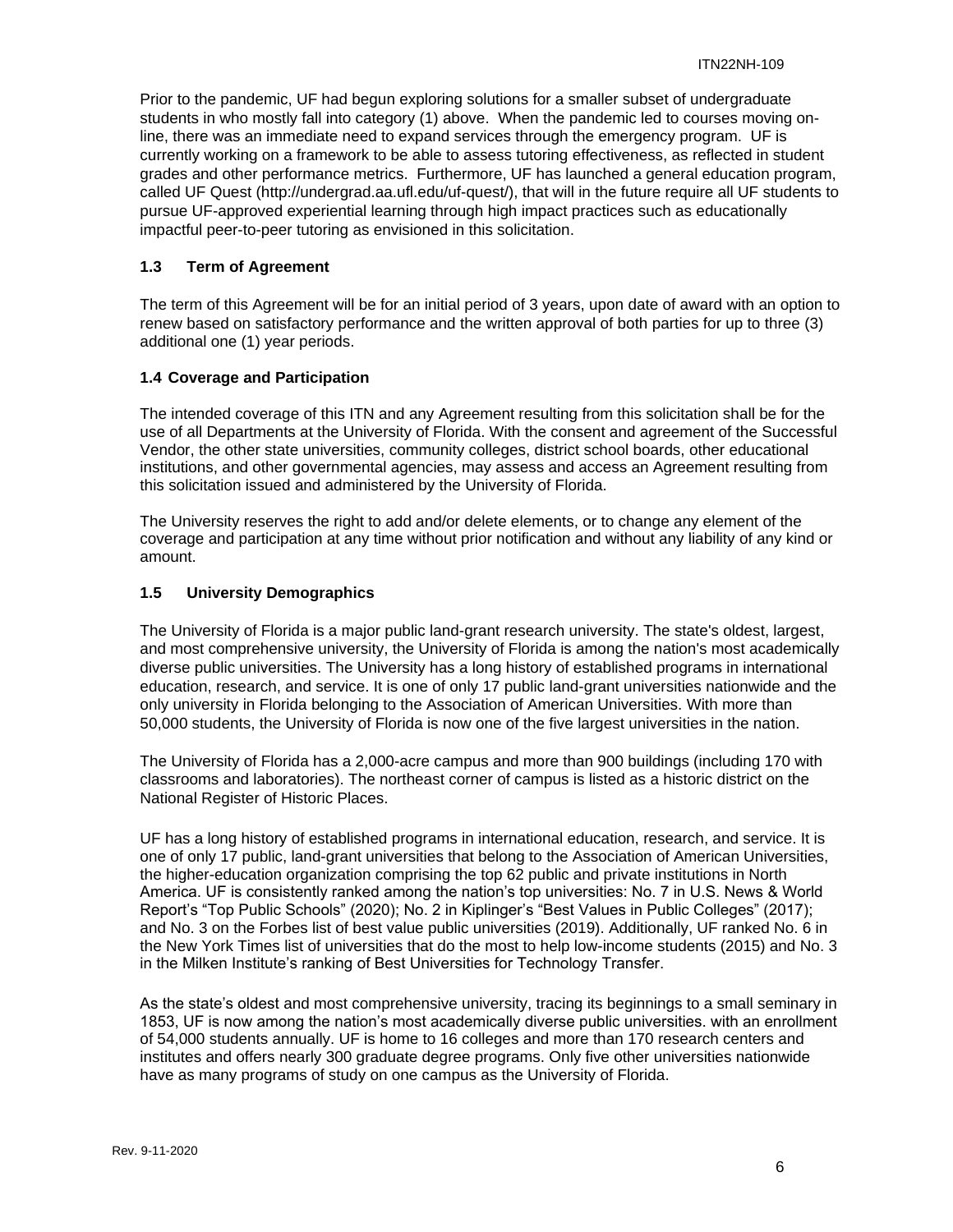Several qualities distinguish UF among today's leading public research universities.

The first is its highly comprehensive breadth on a single campus, facilitating interdisciplinary collaboration among, for example, faculty within the adjacent colleges of journalism, engineering, and medicine. The second is its unwavering support from the state of Florida, which has endorsed UF's drive to become one of the nation's very best public research universities – supporting those efforts since 2013 with hundreds of millions of dollars in additional funding to grow its faculty ranks. UF's third exceptional quality is its dynamism. Like the state of Florida, now the nation's third- largest and among its fastest-growing, UF is undergoing rapid transformation as it pursues its overarching aspiration "to be a premier university that the state, nation and world look to for leadership."

For any additional information about the University of Florida, please visit the University's web page at: [www.ufl.edu.](http://www.ufl.edu/)

#### <span id="page-6-0"></span>**2.0 EVALUATION PROCESS AND METHOD OF AWARD**

## <span id="page-6-1"></span>**2.1 Method of Award**

The evaluation of each response to this ITN will be based on its overall competence, compliance, format, and organization. The Award shall be made to the responsive and responsible vendor(s) whose proposal is determined to be the most advantageous to the University of Florida, taking into consideration the following evaluation criteria listed below. Pricing may be a criterion. However, the University is under no obligation whatsoever to select as most responsive the proposal that demonstrates the lowest pricing.

The contract will consist of the University's ITN, the proposal with any and all revisions, award letter, purchase order, and any signed agreement between the parties, as stated in that agreement.

Vendors whose proposals are not accepted will be notified after a final selection has been made by public posting of the selected proposer(s). This public posting functions as the rejection of all other proposals. This posting will be made to https://procurement.ufl.edu/vendors/schedule-of-bids/

## **Evaluation Criteria**

Vendor proposals will be evaluated based upon how well each Vendor's plans meet the University's needs. Specific consideration will be given to the following responses in no particular order or weighting.

1) Technology (platform ease of use), Phase II of evaluation process: ability to implement SSO, information security and risk management. (Evidenced in Tab 2, Attachment 1)

2) Recruiting of tutors and matching tutors with tutees. Approach / ability of supplier to recruit tutors with experience in specific UF classes and to provide technology to match qualified tutors (list of qualified UF students provided by UF) with students for specific UF-identified classes. Consider including: approaches used to recruit tutors, provide examples of recruiting materials; feedback from recruited tutors, how recruited tutors will be retained, describe how tutees identify tutors, schedule sessions and rate sessions, how supplier gathers tutee feedback on finding a tutor, how supplier monitors tutors quality (Evidenced in Tab 3)

3) Training of Tutors. Ability of supplier to provide effective training to certify tutors prior to their engagement with UF students. Consider including examples of training that is required to become a tutor, assessment tools or learning outcomes from required tutor training, feedback from trained tutors on tutor-training process, (Evidenced in Tab 4)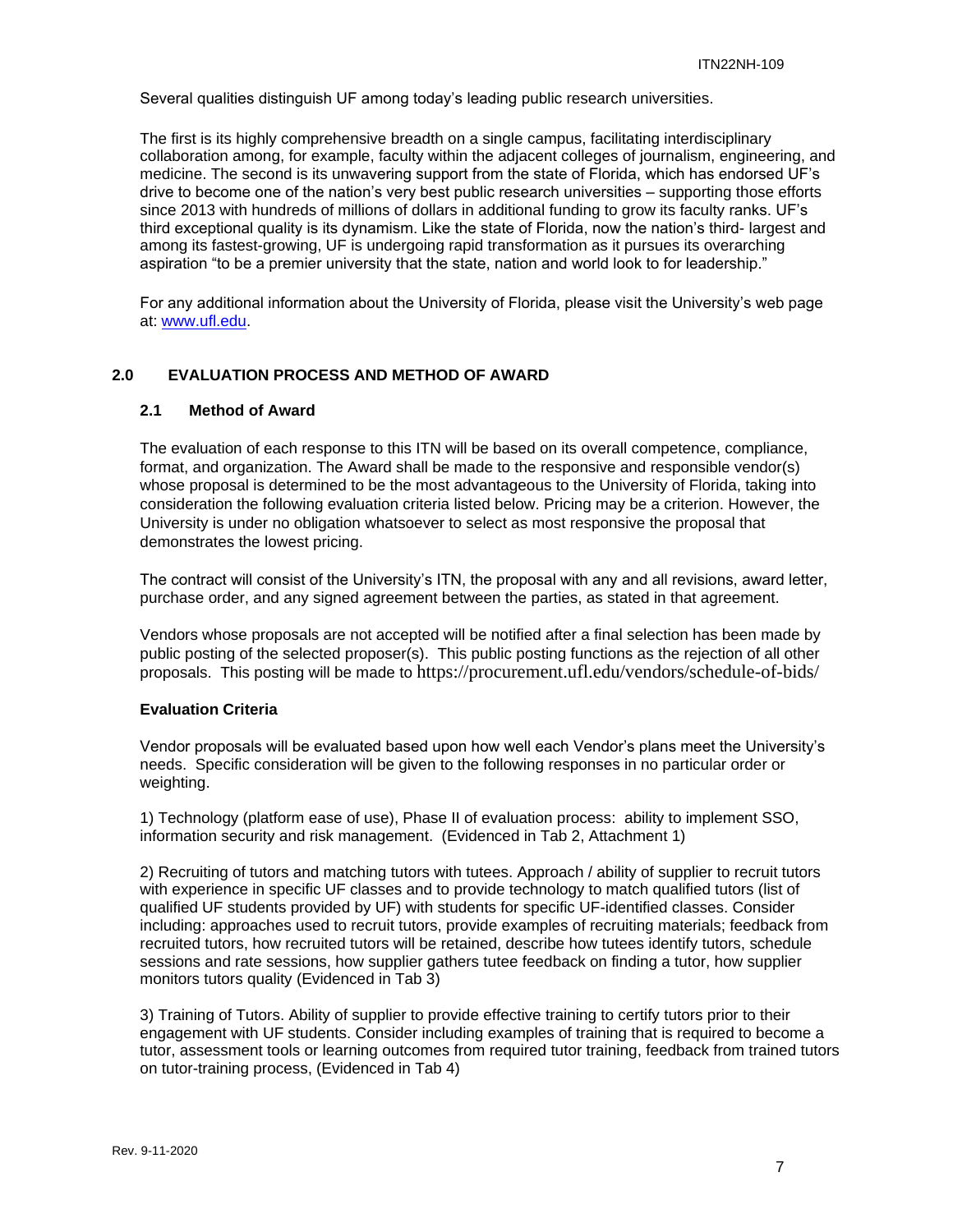4) Developing additional skills of tutors. Ability of supplier to provide proven, effective skills development training above the minimum certification. Describe additional training available for tutors beyond the baseline, assessment and learning outcomes for additional training, any potential/additional incentives offered for additional training, (Evidenced in Tab 5)

5) Ability to reflect and track donor funding of tutoring hours in tutoring platform. Consider including screenshots of student view that reflects hours sponsored by a donor, opportunities to acknowledge donations. (Evidenced in Tab 6)

6) Maintaining engagement with and responsiveness to UF. Ability of supplier to provide regular data reporting, meetings, and overall commitment to continuously enhance the tutoring program for maximum UF student success. Consider including background and resume of contact who will be meeting with UF regularly, provide examples of available standard reports, screen shot / dashboard reporting UF can view in the tool (Evidenced in Tab 7)

7) References, reputation, and track record of upholding UF core values. References and experience providing similar services. Proven track record in understanding and upholding UF's core values. [\(https://president.ufl.edu/media/presidentufledu/documents/UF-Core-Values.pdf\)](https://president.ufl.edu/media/presidentufledu/documents/UF-Core-Values.pdf). Consider providing list of current and previous customers, including dates of service, customer name and contact information. Consider including examples demonstrating how and where supplier supports academic honesty, and aligns with UF's Core Values: integrity, encouraging discovering and innovation as part of student learning (Evidenced in Tab 8)

8) Vendors' willingness to accept UF's Terms & Conditions. Provide specific language requested as modifications to UF's terms and conditions (Evidenced in Tab 9)

9) Additional "value-added" services –Describe anything additional that would enhance the relationship with UF. Examples could include small, minority businesses; sustainability tie-in; revenue or donation generation; tie-in to student outcomes or research; track record of peer-reviewed work and partnering with faculty in scholarly pursuits; willingness and ability to expand platform for other support services, including but not limited to peer mentoring. (Evidenced in Tab 10)

10) Provides evidence and/or explanation of the services ability to contribute to student success outcomes and experiences. Consider including specific examples of how this can be measured, and data shared. (Evidenced in Tab 11)

11) Ability to expand platform for other services. Examples to consider: UF is interested in developing a peer mentoring program. Describe how the platform could support mentoring or other ideas to engage students and contribute to their learning success, reaching graduation and being part of the University (Evidenced in Tab 12).

12) Pricing / Financial offering (Evidenced in Tab 13):

- Implementation cost
- Ongoing and/or additional support costs (caps on increases)
- Total cost of project
- Financial stability of supplier

Beginning in Fall 2020, UF has \$250,000 budgeted to support this initiative. There is no guarantee future funding will be available. UF would like to see financial proposals where UF is invoiced bimonthly or monthly based on the number of student tutoring hours used. If there is a cost for accessing the tutoring platform, a different invoicing schedule can be proposed for that access. Other creative or alternate pricing structures are also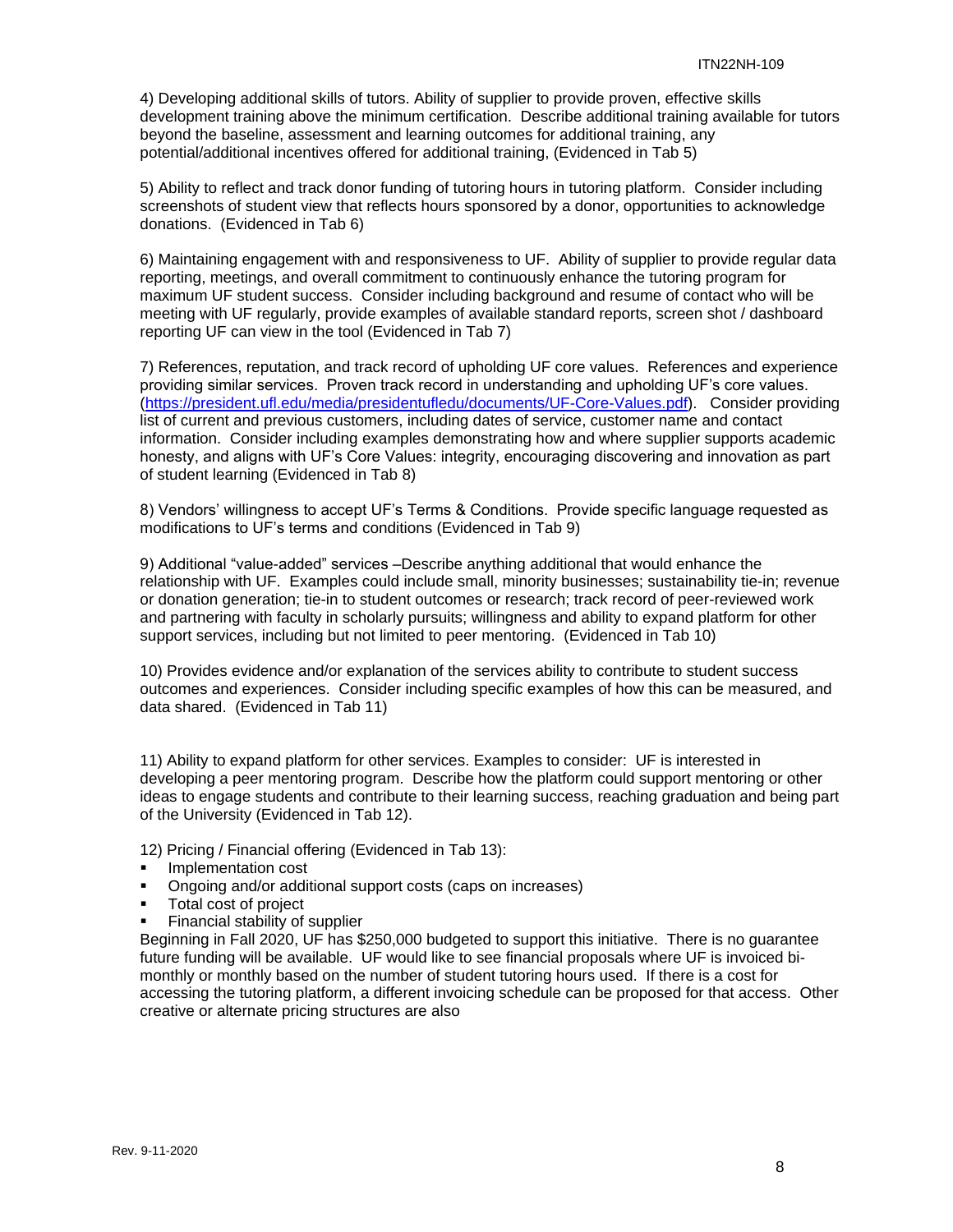## <span id="page-8-0"></span>**2.2 Selection, Negotiation, Additional Information**

Although the University reserves the right to negotiate with any vendor or vendors to arrive at its final decision and/or to request additional information or clarification on any matter included in the proposal, it also reserves the right to select the most responsive vendor or vendors without further discussion, negotiation, or prior notice. The University may presume that *any proposal is a best-andfinal offer.*

The University also reserves the right to award to the next highest evaluated, responsive and responsible bidder for any and all groups, subgroups, or items in the event of vendor default, nonperformance, non-compliance or similar issues affecting the University's ability to obtain services at any time throughout the contract period.

## <span id="page-8-1"></span>**2.3 Pre-Award Presentations**

The University reserves the right to require presentation from any and all vendors, in which they may be asked to provide, or they may provide information in addition to that provided in their proposals.

## <span id="page-8-2"></span>**2.4 Pre-Award Negotiations**

The University reserves the right to negotiate prior to award with vendors for purpose of addressing the matters set forth in the following list, which may not be exhaustive.

- Resolving minor difference and typographical errors
- Terms and conditions
- Clarifying necessary details and responsibilities
- Emphasizing important issues and points
- Receiving assurances from vendors
- Obtaining the lowest and best pricing and/or revenue agreement

## <span id="page-8-3"></span>**2.5 Vendor Protest Procedure; Notice of Proposal Protest Bonding Requirement**

Any vendor protest to a University decision or intended decision with regard to this ITN is subject to Florida Board of Governors' (BOG) Regulations 18.002 and 18.003. Any vendor who files an action protesting a decision or intended decision shall post at the time of the filing the formal written protest, a bond, payable to the University of Florida, in an amount equal to the lessor of 10% of the estimated value of the protestor's proposal or 10% of the University's estimated expenditure during the contract term:, or \$10,000. The bond shall be conditioned upon the payment of all costs which may be adjudged against the vendor. In lieu of a bond, the University will accept a cashier's check or money order in the amount of the bond.

## <span id="page-8-4"></span>**2.6 Contractual Intent/Right to Terminate and Recommence ITN Process**

The University intends to contract with one or more vendors whose proposal(s) are considered to be in the best interests of the University. However, the University may terminate this ITN process at any time up to notice of award, without prior notice, and without liability of any kind or amount. Further, the University reserves the right to commence one or more subsequent ITN processes seeking the same or similar products or services covered hereunder. In the event of cancellation or termination, the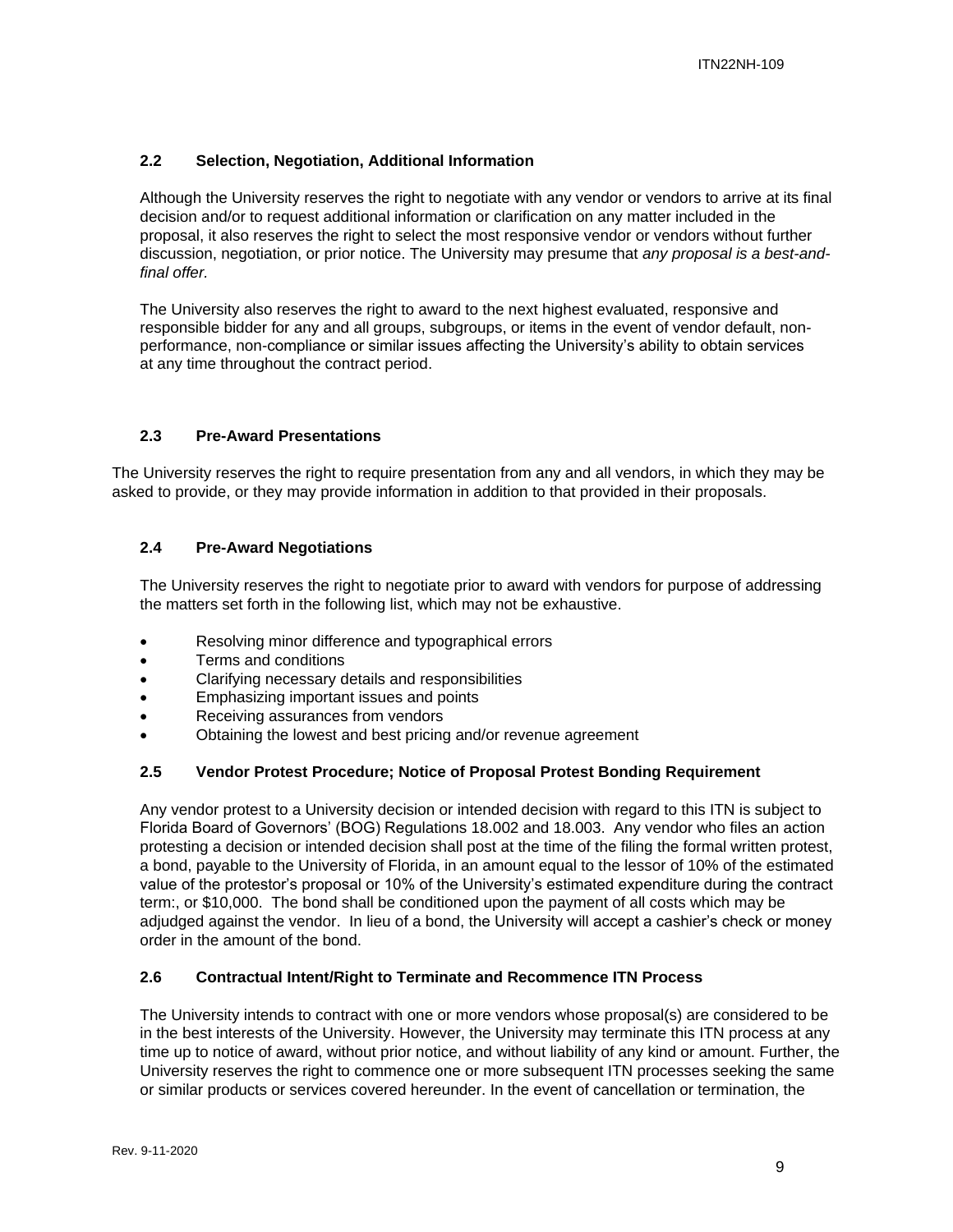University reserves the right to award the contract to another Offeror, cancel in its entirety, or to request new proposals, whichever is in the best interest of University of Florida.

## <span id="page-9-0"></span>**2.7 Effective Period of Proposals**

Under this ITN, the University shall hold that vendors' responses to this ITN shall remain in effect for a period of ninety (90) days following the closing date, in order to allow time for evaluation, approval, and award of the contract. Any vendor who does not agree to this condition shall specifically communicate in its proposal such disagreement to the University, along with any proposed alternatives. This University may accept or reject such proposed alternatives without further notification or explanation.

## <span id="page-9-1"></span>**2.8 Proposal Acceptance/Rejection**

The University reserves the right to reject any or all proposals. Such rejection may be without prior notice and shall be without any liability of any kind or amount to the University. The University shall not accept any proposal that the University deems not to be in its best interests. The University shall reject proposals submitted after the closing date and time.

## <span id="page-9-2"></span>**2.9 Errors and Omissions in Vendors Proposals**

The University may accept or reject any vendor's proposal, in part or in its entirety, if such proposal contains errors, omissions, or other problematic information. The University may decide upon the materiality of such errors, omissions, or other problematic information.

## <span id="page-9-3"></span>**2.10 Determination of and Information Concerning Vendor's Qualifications**

The University reserves the right to determine whether a vendor has the ability, capacity, and resources necessary to perform in full any contract resulting from this ITN. The University may request from vendors information it deems necessary to evaluate such vendors' qualifications and capacities to deliver the products and/or services sought hereunder. The University may reject any vendor's proposal for which such information has been requested but which the vendor has not provided. Such information may include but is not limited to:

- Financial resources
- Personnel resources
- Physical resources
- Internal financial, operating, quality assurance, and other similar controls and policies
- Resumes of key executives, officers, and other personnel pertinent to the requirements of the ITN
- Customer references
- Disclosures of complaints or pending actions, legal or otherwise, against the vendor
- The University reserves the right to check references with current customers as provided by the vendor and with any customers the University identifies

## <span id="page-9-4"></span>**2.11 Apparently Conflicting Information Obtained by Vendor**

The University is under no obligation whatsoever to honor or observe any information that may apparently conflict with any provision herein, regardless of whether such information is obtained from any office, agent, or employee of the University. Such information shall not affect the vendor's risks or obligations under a contract resulting from this ITN.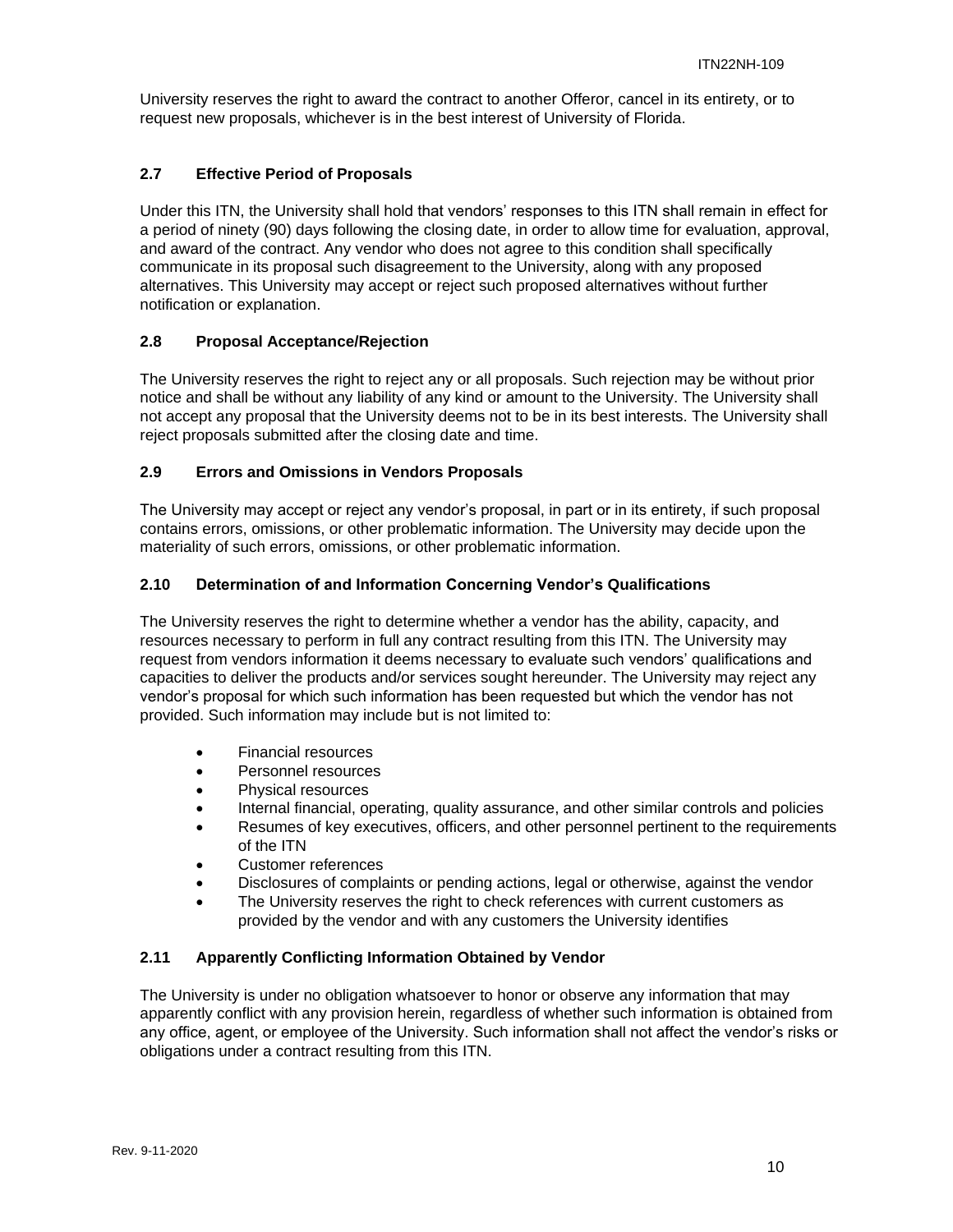## <span id="page-10-0"></span>**2.12 Rejection of Vendor Counter-offers, Stipulations and Other Exceptions**

Any vendor exception, stipulation, counter-offer, requirement, and/or other alternative term or condition shall be considered rejected unless specifically accepted in writing by the University and thereafter incorporated into any contract resulting from this ITN.

## <span id="page-10-1"></span>**2.13 Vendor's Need to Use Proprietary Rights of the University**

All information proprietary to the University and disclosed by the University to any vendor shall be held in confidence by the vendor and shall be used only for purposes of the vendor's performance under any contract resulting from this ITN.

## <span id="page-10-2"></span>**2.14 Public Record**

On the earlier of (i) the time the University provides notice of a decision or intended decision, or (ii) 30 days after the final competitive sealed proposals are all opened, whichever occurs earlier, vendor proposals may be disclosed as public record.

## <span id="page-10-3"></span>**3.0 SCHEDULE OF EVENTS**

The following is the tentative schedule that will apply to this ITN but may change in accordance with the University's needs.

09/01/2021 **Issuance of ITN**<br>09/20/2021 -5:30 PM ET Technical Quest

Technical Questions/Inquiries Due 09/24/2021 Reponses to Inquires sent out 10/13/2021 –3:00 PM ET **ITN Closes/Opening of Proposals** 

## <span id="page-10-4"></span>**3.1 Pre-Proposal Conference**

There has been no Pre-Proposal Conference scheduled.

The Procurement Staff may choose to call for pre-proposal conference(s) if, in the sole judgment of the Procurement Staff, there is a need for such conference(s) in order to promote competition.

## <span id="page-10-5"></span>**3.2 Pre-Proposal Site Visit – N/A**

## <span id="page-10-6"></span>**3.3 Special Accommodations**

If special accommodations are needed in order to attend a pre-proposal meeting or a proposal opening, contact Nicola Heredia by email at nheredia@ufl.edu three (3) business days prior to preproposal meeting or proposal opening.

## <span id="page-10-7"></span>**4.0 PROPOSAL RESPONSE AND PREPARATION INSTRUCTIONS**

Proposals must be delivered sealed and addressed to: University of Florida, Procurement Services 971 Elmore Drive Gainesville, FL 32611-5250 ITN22NH-109 Vendor Name:

on or prior to **10/13/2021 3:00 PM**.

## **The above address is a valid campus address for any courier service.**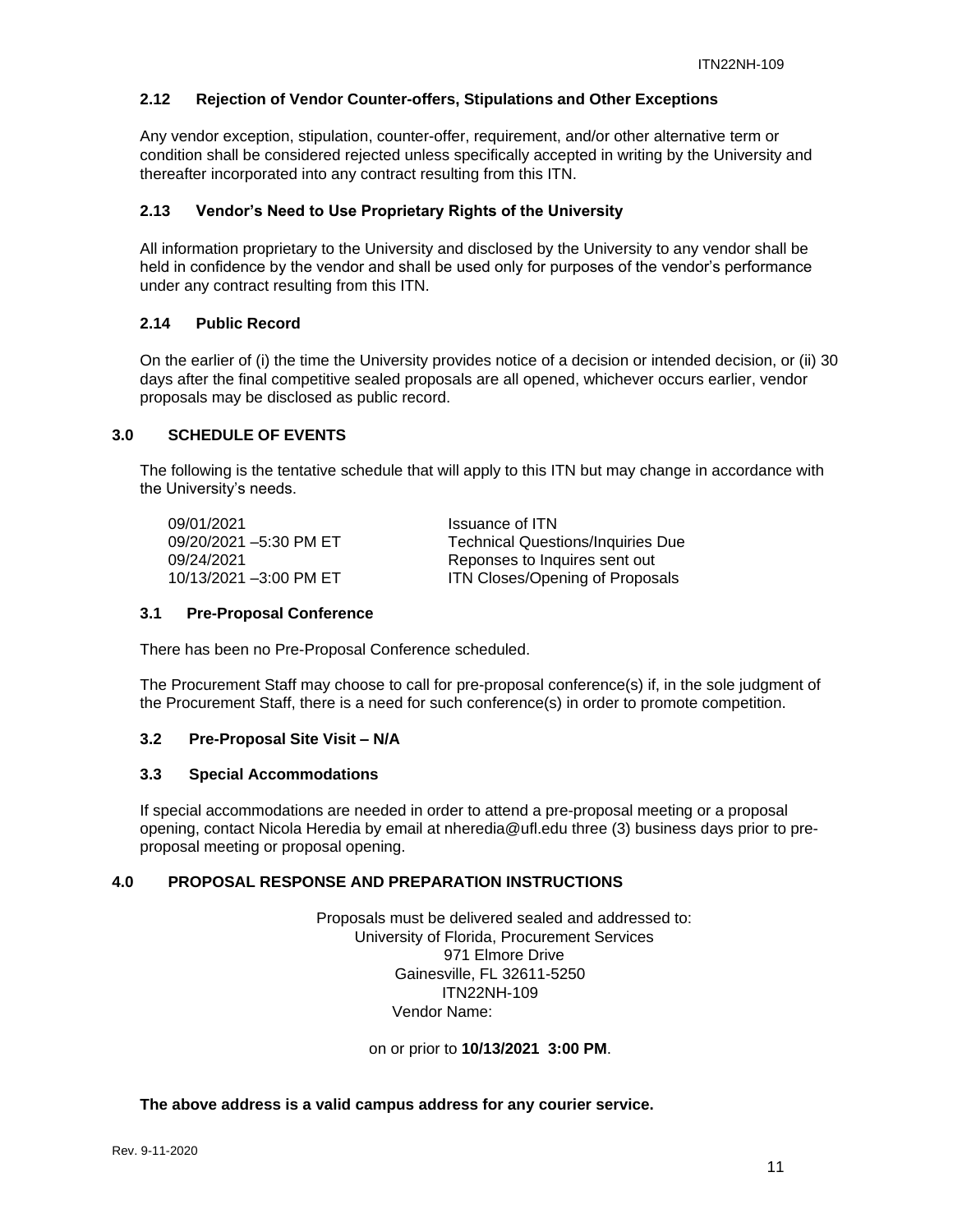It is the vendor's responsibility to assure that the proposal is delivered at the proper time and place of the proposal opening. Proposals which for any reason are not so delivered will not be considered. The University shall not accept proposals received by facsimile or email. The University shall, at the specified closing date and time, open all proposals that are otherwise in order. The University will allow interested parties to attend such opening for purposes of identifying which vendors have responded. The University will make no immediate decision at such time, and there will be no disclosure of any information contained in any proposal until the earlier of (i) the time University provides notice of a decision or intended decision, or (ii) 30 days after the final competitive sealed proposals are all opened, whichever occurs earlier, at which time the vendor proposals become public record. When multiple solicitations have been scheduled to open at the same date and time, the University will open solicitations that have interested individuals present in sequential order by solicitation number. The University will hold unopened any proposals received after the closing date and time, and will not consider such proposals. The University reserves the right to retain or dispose of such proposals at its discretion; however, the University may return such proposals to their related vendors, but only at such vendor's request and at no cost or expense whatsoever to the University.

If only one proposal is received, Procurement may delay the opening in order to determine why other vendors did not respond and to encourage other vendors to respond.

## <span id="page-11-0"></span>**4.1 Proposal Format Organization**

Original proposal and all copies must be on 8-½ x11 text weight paper, double-sided, using binding tabs that will facilitate the distribution and evaluation of the proposals. Proposals should be printed when possible, on paper containing a high level of post-consumer recycle content. Proposals should conform to the tabbed format below as well as the requirements of sections 4.1.2, 4.1.3 and 4.1.4.

## <span id="page-11-1"></span>**4.1.1 Response Format**

- Submit one (1) original copy and two (2) copies of the response in hard copy form. The original response must contain the original manual signature of the authorized person signing the proposal, and the electronic copy of the proposal.
- Submit one (1) copy of the initial response on PC compatible media (CD/DVD or USB flash drive), preferably in Word®.
- The outer carton of the response must display clearly and conspicuously the following identifying information, The ITN number, Lot being responded to, vendor name and due date and is sealed.
- The offer's response must include the information and required submittals described, tabbed and numbered as shown below, with all information appearing in the Tab in which it was requested.
- Questions and requests for information may not be rearranged, regrouped, or divided in any way.
- All information and required submittals requested MUST BE in both hardcopy and electronic and included in your written response.

*Failure to adhere to this condition may cause your response to be rejected without further evaluation.*

- Information submitted that is not requested by the University may be considered to be supplemental, not subject to evaluation by the committee members.
- If there is any information or required submittals which due to size or binding cannot be incorporated following the proper tab, the vendor must provide information following the numbered tab, telling the evaluator where the information can be found in the response.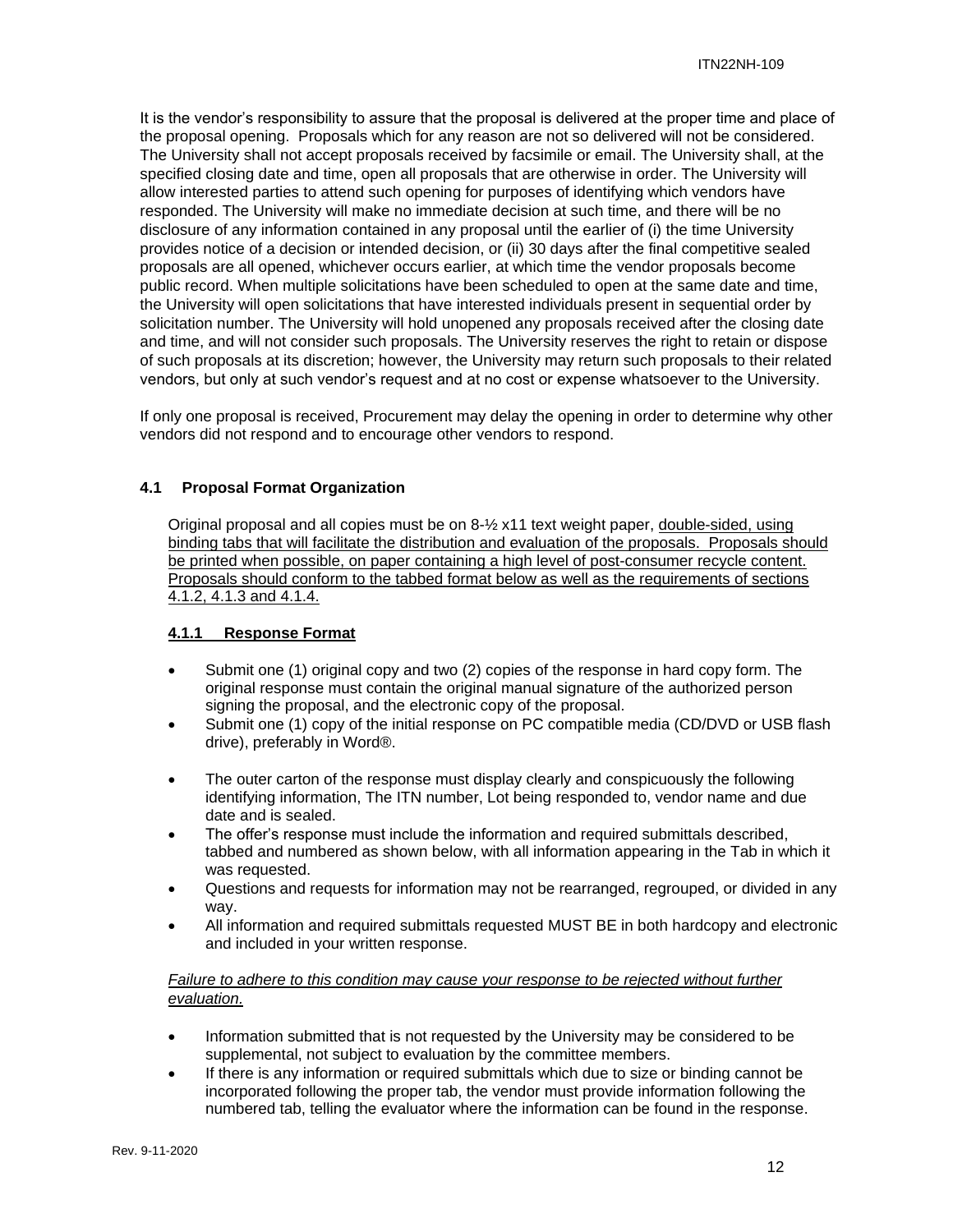- Tabular / Paginated Format:
	- **Tab 1**: Completed and signed Certification of Proposal form, and/or signed and completed acknowledgement forms for any addenda issued.
	- **Tab 2**: Technology information security and risk management, Attachment 1
	- **Tab 3:** Recruiting of tutors and matching tutors with tutees
	- **Tab 4:** Training of Tutors
	- **Tab 5: Developing a**dditional skills of tutors
	- **Tab 6:** Ability to reflect and track donor funding
	- **Tab 7**: Maintaining engagement with and responsiveness to UF
	- **Tab 8**: References, reputation, and track record of upholding UF core values

• **Tab 9**: Provide an itemized list of concerns with University terms and conditions and, where appropriate, suggest preferred alternate language. UF will not negotiate terms not identified at the time of submittal.

- **Tab 10:** Additional "value added" services describe the process of producing "best value" for University.
- **Tab 11:** Ability to contribute to student success
- **Tab 12:** Ability to expand platform
- **Tab 13:** Financial offering/pricing

## <span id="page-12-0"></span>**4.1.2 Number of Proposal Copies to be Furnished**

Submit one (1) hardcopy original of the initial response and one copy on PC compatible media (CD/DVD or USB flash drive), preferably in Word® and/or Excel®, along with two (2) hardcopies each marked "Copy".

## <span id="page-12-1"></span>**4.1.3 Bindings and Marking**

Vendors shall ensure that the original and each copy are individually bound. When submitting more than one (1) proposal, vendors shall ensure that units are clearly marked; for example, as "Original of Proposal One", "Copy One of Proposal One", "Original of Proposal Two", "Copy One of Proposal Two", and so on.

This Contract shall inure to the benefit of, and shall be binding upon, the parties hereto and their respective permitted successors and assigns.

## <span id="page-12-2"></span>**4.1.4 Marking of Envelopes**

Vendors shall ensure that the outer carton of the response must display clearly and conspicuously the following identifying information: ITN #: ITN22NH-109 Opening date and time: 10/13/2021, 3:00PM

## <span id="page-12-3"></span>**4.1.5 Proposal Costs**

The University is not liable in any manner or to any extent for any cost or expense incurred by any vendor in the preparation, submission, presentation, or any other action connected with proposing or otherwise responding to this ITN. Such exemption from liability applies whether such costs are incurred directly by the vendor or indirectly through the vendor's agents, employees, assigns or others, whether related or not to the vendor.

## <span id="page-12-4"></span>**4.1.6 Faxes or Emails Not Accepted**

The University shall not accept proposals received by fax or email.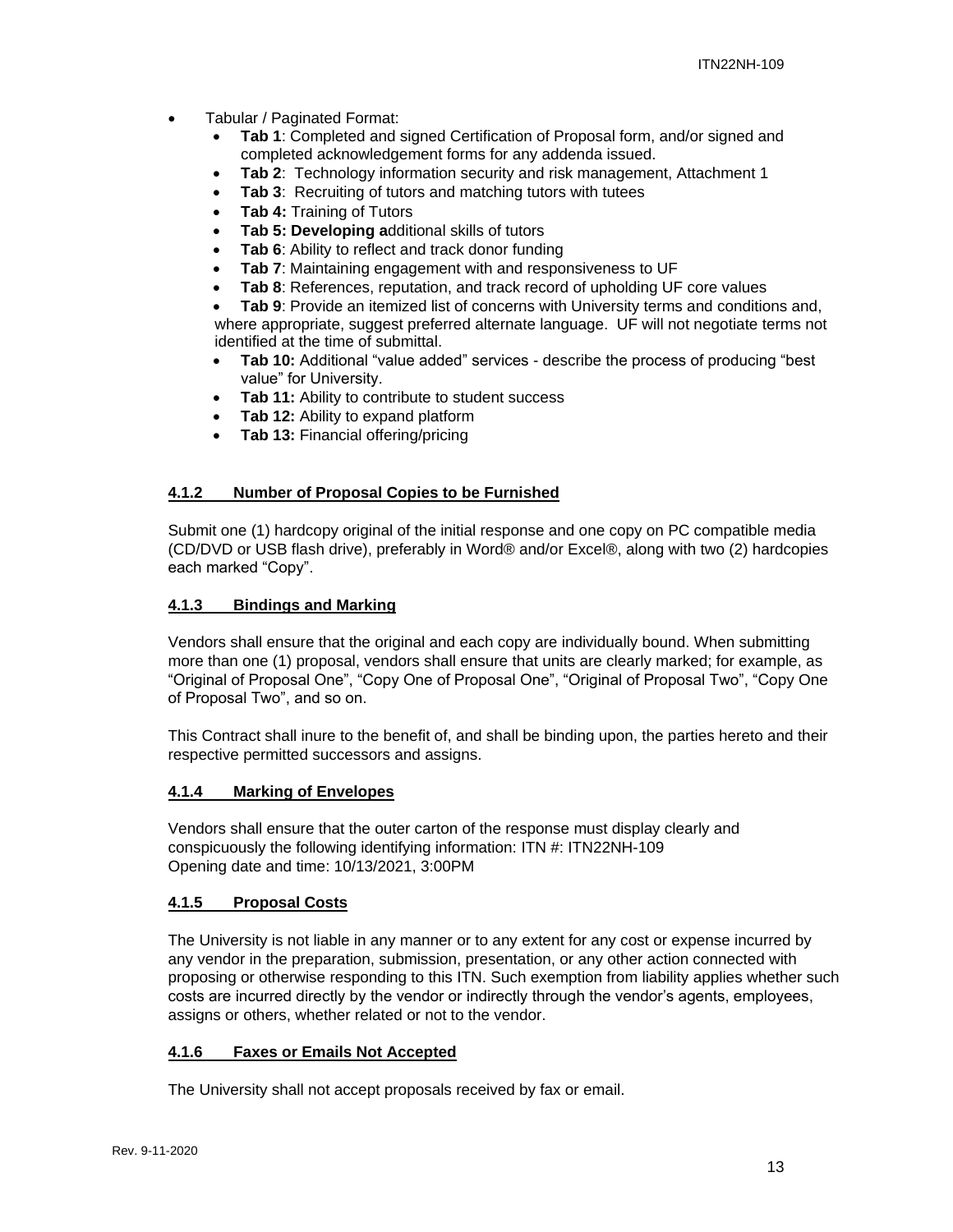## <span id="page-13-1"></span><span id="page-13-0"></span>**4.2 Requirements of Proposer for Response**

## **4.2.1 Original ITN Document**

Procurement Services shall retain the ITN, and all related terms and conditions, exhibits and other attachments, in original form in an archival copy. Any modification of these, in the vendor's submission, is grounds for immediate disqualification.

## <span id="page-13-2"></span>**4.2.2 Vendor's Understanding of the ITN**

In responding to this ITN, the vendor accepts the responsibility fully to understand the ITN in its entirety, and in detail, including making any inquiries to the University as necessary to gain such understanding. The University reserves the right to disqualify any vendor who demonstrates less than such understanding. Further, the University reserves the right to determine, at its sole discretion, whether the vendor has demonstrated such understanding. Related to this, the University's right extends to cancellation of award if award has been made. Such disqualification and/or cancellation shall be at no fault, cost, or liability whatsoever to the University.

## <span id="page-13-3"></span>**4.2.3 University Provides Information in Good Faith without Liability**

All information provided by the University in this ITN is offered in good faith. Individual items are subject to change at any time. The University makes no certification that any item is without error. The University is not responsible or liable for any use of the information, or for any claims attempted to be asserted there from.

## <span id="page-13-4"></span>**4.2.4 Verbal versus Written Communication**

Verbal communication shall not be effective unless formally confirmed in writing by the specified University Procurement staff in charge of managing this ITN's process. In no case shall verbal communication override written communication.

## <span id="page-13-5"></span>**4.2.5 Questions, Communications and Inquires between the University and Vendors**

Vendor inquiries, questions and requests for clarification related to this ITN are to be directed, in writing, to:

> University of Florida Procurement Services 971 Elmore Drive Gainesville, FL 32611-5250

Attn: Nicola Heredia Telephone No: 352 294-1155 E-mail Address: nheredia@ufl.edu

Applicable terms and conditions herein shall govern communications and inquiries between the University and vendors, as they relate to this ITN.

**Informal communications** shall include, but are not limited to, requests from/to vendors or vendors' representatives of any kind or capacity, to/from any University employee or representative of any kind or capacity, with the exception of Procurement Services, for information, comments, speculation, etc. Inquiries for clarifications and information that will not require addenda may be submitted verbally to the Procurement Staff named, above, at any time.

**Formal communications** shall include but are not limited to the following.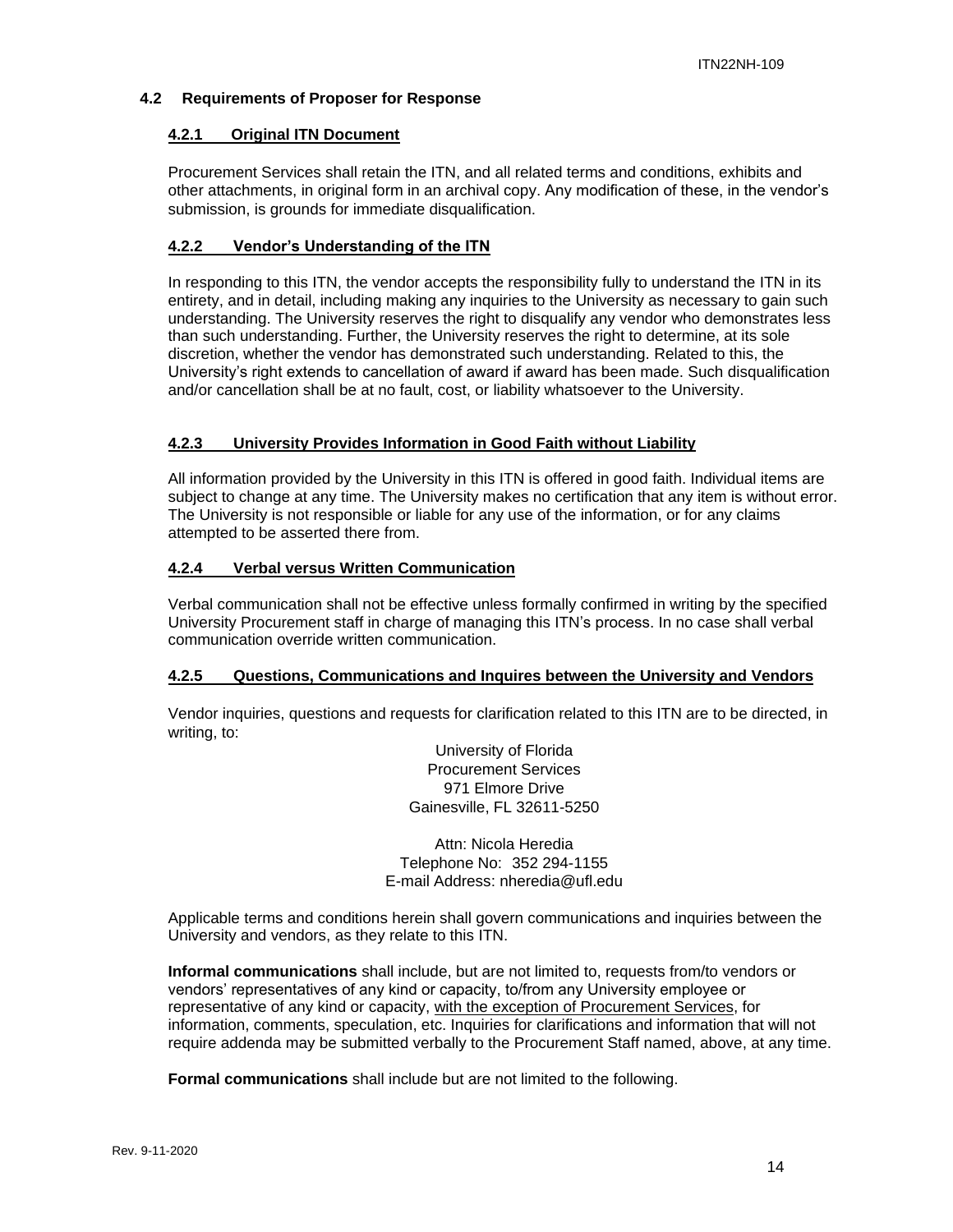• Questions concerning this ITN must be submitted in writing and be received prior to 09/20/2021 5:30 PM/ET.

• Errors and omissions in this ITN and enhancements. Vendors shall bring to the University's attention any discrepancies, errors, or omissions that may exist within this ITN. Vendors shall recommend to the University any enhancements in respect to this ITN, which might be in the University's best interests. These must be submitted in writing and be received prior to 09/20/2021 5:30 PM/ET.

• Inquiries about technical interpretations must be submitted in writing and be received prior to 09/20/2021 5:30 PM/ET.

• Inquiries for clarifications/information that will not require addenda may be submitted verbally to the Procurement Staff named above at any time during this process.

- Verbal and/or written presentations and pre-award proposals under this ITN.
- Addenda to this ITN.

Informal communications shall cease on the date of distribution of this ITN, and formal communications shall commence. On the date that the University completes the award process for this ITN and executes the resulting contract with the successful Vendor, informal communications may resume, and formal communications must cease.

## <span id="page-14-0"></span>**4.2.6 Addenda and the University's Response to Communications from Vendor**

The University will make a good-faith effort to provide a written response to each question or request for clarification that requires addenda within five (5) University business days.

## *All addenda will be posted to our web site only:*

<https://procurement.ufl.edu/vendors/schedule-of-bids/>

## • *Vendors who want the addenda supplied to them in another form must notify the Procurement Staff listed in Section 4.2.5 above of that request. Otherwise, it will be the vendor's responsibility to check the web site for any additional information and addenda concerning this ITN.*

The University will not respond to any questions/requests for clarification that require addenda, if received by the University after 09/20/2021 5:30 PM/ET.

## <span id="page-14-1"></span>**4.2.7 Pricing and/or Revenue Proposal**

Vendors shall indicate pricing and/or revenue offers in the appropriate spaces and/or areas provided in this ITN. Vendors shall ensure that any departure from this condition results in an offer that is clearly cross-referenced to the applicable sections within this ITN. For any material departure from this condition, vendors shall provide clear and unambiguous explanations how the departure relates in detail to the applicable sections within this ITN. If the vendor responds with an "All or None" proposal, it shall be clearly and unambiguously marked as such.

The University may presume and hold as the vendor's final offer all pricing and/or revenue offerings, whether stated as amounts or percentages, and/or whether or not offered on an all-ornone basis, if not specified by the vendor. The University may accept or reject in part or entirely the vendor's pricing and/or revenue offerings when such offerings are not on an all-or-none basis. The University prohibits the changing of pricing and/or revenue proposals after the ITN closing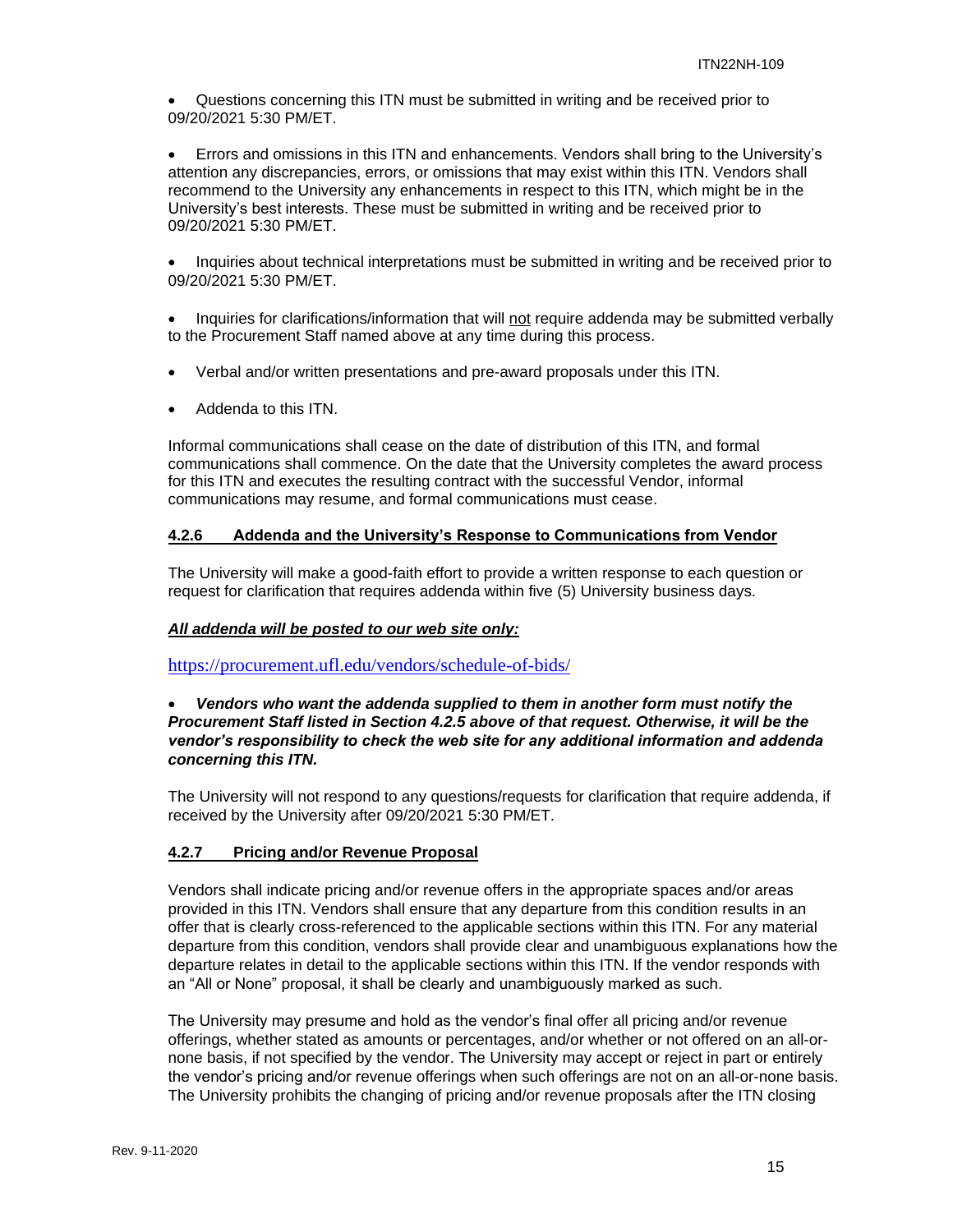date and time. Unless otherwise specifically proposed by the vendor, the University reserves the right to hold such pricing and/or revenue proposal as effective for the entire intended contract term. The University may prescribe the manner and method by which pricing and/or revenue offerings shall be communicated in the vendor's proposal. The University may reject any proposal in which the pricing and/or revenue offering does not conform to such prescribed manner and method.

## <span id="page-15-0"></span>**4.2.8 Revisions to the ITN**

The University may revise any part of this ITN for any reason by issuing addenda. The University will communicate additional information and addenda to this ITN by posting them on our web site.

<https://procurement.ufl.edu/vendors/schedule-of-bids/>

## • **Vendors that want the revisions supplied to them in another way must notify the Procurement Staff listed in this document of that request. Otherwise, it will be the vendor's responsibility to check the web site for any additional information and addenda concerning this ITN.**

Vendors are responsible for the information contained in such addenda, whether or not they acknowledge receipt. The University is under no obligation to communicate such addenda to vendors who notify the University that they will not be responding this ITN. The University may determine whether an addendum will be considered as part of this ITN and/or as part of any contract resulting there from. The University shall reject vendors' responses to addenda if such responses are received after the ITN closing date and time.

## <span id="page-15-1"></span>**4.2.9 Attention to Terms and Conditions**

Vendors are cautioned to thoroughly understand and comply with all matters covered under the Terms and Conditions section of this ITN. The successful Vendor is expected to enter into a form of agreement. The University agreement terms and conditions included in this ITN are intended to be incorporated into this agreement. PROPOSALS THAT ARE CONTINGENT UPON ANY CHANGES TO THESE TERMS AND CONDITIONS MAY BE DEEMED TO BE NON-RESPONSIVE AND MAY BE REJECTED (within the University's sole discretion).

## <span id="page-15-2"></span>**4.2.10 Required Signature**

The University may reject any vendors' response if it is not signed as indicated and/or required by the areas, spaces, or forms provided within this ITN.

## <span id="page-15-3"></span>**4.2.11 Authority to Negotiate**

Representatives of the vendor(s) selected to participate in oral negotiation(s) shall be first required to submit written authorization from the company CEO or CFO attesting to the fact that the company's lead negotiator is authorized to bind the company to the terms and conditions agreed to during negotiations and as contained in the vendor's best and final offer. The provision of such authorization shall be a prerequisite to continuation in the ITN process. The University shall not enter into extensive contract negotiations with the selected vendor(s) after the negotiation process has been completed. If the University determines that a company awarded a contract based on this ITN does not honor all aspects of the agreement reached during the negotiations in the best and final offer, the University reserves the right to immediately cancel the award, and to place the company on the University's suspended vendor list.

Company negotiators must enter the negotiations prepared to speak on behalf of the vendor's company. The University reserves the right to immediately terminate negotiations with any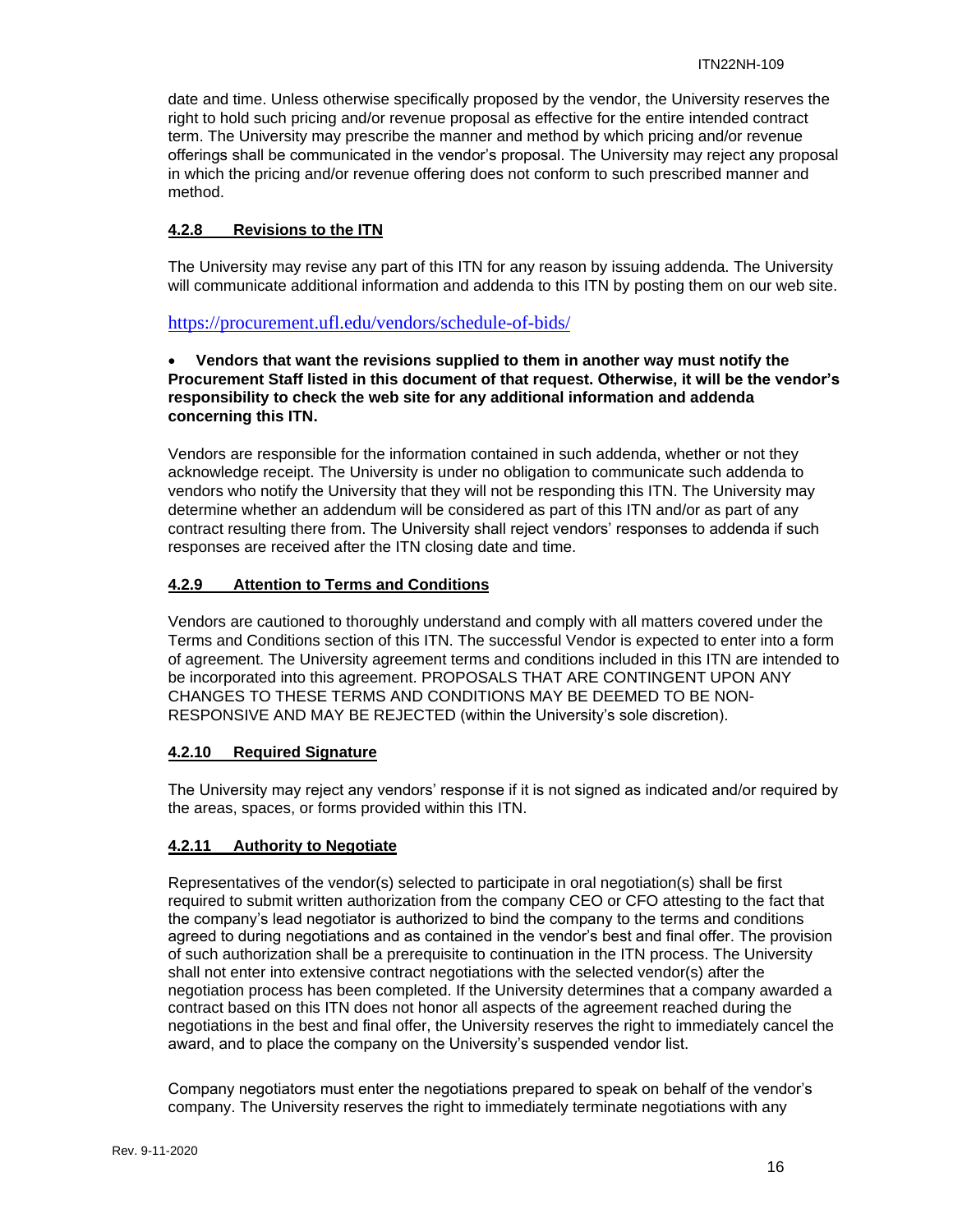company whose representatives are not empowered to, or who will not, make decisions during the negotiation session. Vendors are reminded that the University may elect not to solicit a best and final offer from any company whose representative(s) have been unable or unwilling to commit to decisions reached during the verbal negotiation process.

## <span id="page-16-0"></span>**4.2.12 Collusion Prohibited**

In connection with this ITN, vendor collusion with other vendors or employees thereof, or with any employee of the University, is prohibited and may result in vendor disqualification and/or cancellation of award. Any attempt by the vendor, whether successful or not, to subvert or skirt the principles of open and fair competition may result in vendor disqualification and/or cancellation of award. Such disqualification and/or cancellation shall be at no fault or liability whatsoever to the University.

## <span id="page-16-1"></span>**4.2.13 Improper Business Relationships/Conflict of Interest Prohibited**

In connection with this ITN, each vendor shall ensure that no improper, unethical, or illegal relationships or conflict of interest exists between or among the vendor, the University, and any other party to this ITN. The University reserves the right to determine the materiality of such relationships, when discovered or disclosed, whether intended or not; and to decide whether or not vendor disqualification and/or cancellation of award shall result. Such disqualification and/or cancellation shall be at no fault or liability whatsoever to the University.

Contractor represents that no University employee who has, or whose relative has, a relationship with Contractor, will violate the Code of Ethics for Public Officers and Employees, including, but not limited to F.S. Section 112.313(3) and (7) and F.S. 112.3185(6) thereof, by reason of Contractor entering into this Contract.

## <span id="page-16-2"></span>**4.2.14 Corrections, Changes, and Providing Information on Forms within the ITN**

Vendors shall ensure that an authorized individual initials each correction using pen and ink. Vendors shall use pen and ink or typewriter in providing information directly on pages, or copies thereof, contained within this ITN.

## <span id="page-16-3"></span>**4.2.15 Performance and Payment Bond – N/A**

## <span id="page-16-4"></span>**4.2.16 Anti-Kickback**

In compliance with FAR 52.203-7, the University has in place and follows procedures designed to prevent and detect violations of the Anti-Kickback Act of 1986 in its operations and direct business relationships.

## <span id="page-16-5"></span>**4.2.17 Withdrawal of ITN**

Vendors may withdraw their proposals any time prior to the ITN closing date. Vendors may request to withdraw their proposals after the ITN closing date and time prior to selection and notice of award. The University shall have sole authority to grant or deny such a request. In the event the University grants such a request, it may withhold issuing future ITN's to such vendors.

## <span id="page-16-6"></span>**4.2.18 University's Right to Use Vendor's Ideas/Proprietary Information**

**If the vendor needs to submit proprietary/trade secret information with the proposal, the vendor shall ensure that it is enclosed in a separate envelope from the proposal and that it is clearly designated and conspicuously labeled as such.** Vendors who submit responses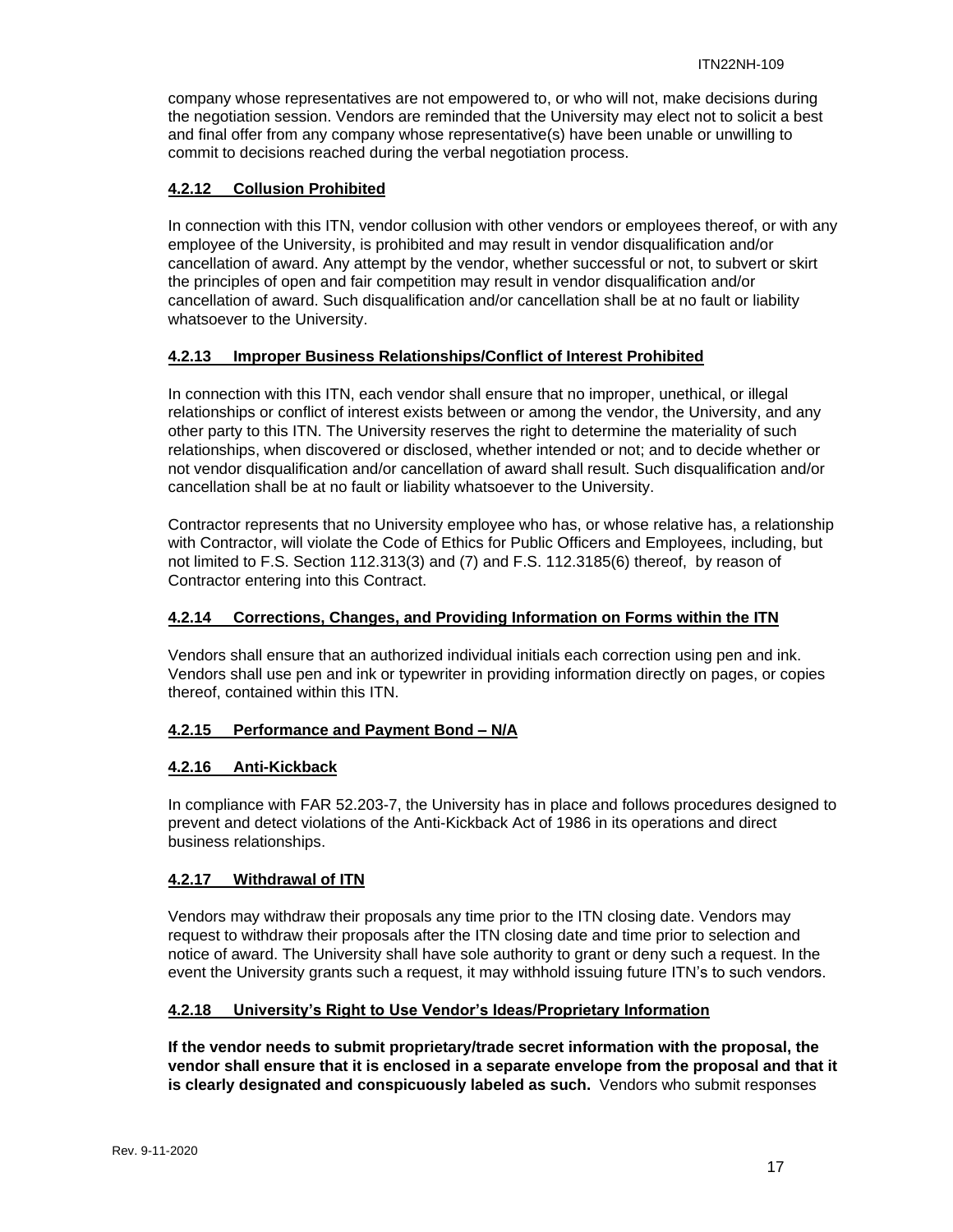with information noted as proprietary may be asked to substantiate why the information is proprietary or is otherwise exempt from a public records request under Florida Law.

Selection or rejection of the proposal shall not affect the University's right of use. Provided, however, that the University will, in good faith, honor any vendor information that is clearly designated and conspicuously labeled as proprietary when the University concurs that the information is proprietary, and that trade secrets or other proprietary data contained in the proposal documents shall be maintained as confidential in accordance with procedures promulgated by the Procurement Staff and subject to limitations in Florida or Federal law. Pricing information cannot be considered proprietary. The University shall not be liable in any manner or in any amount for disclosing proprietary information if such information is not clearly so designated and conspicuously so labeled. The University shall likewise not be liable if it did not know or could not have reasonably known that such information was proprietary.

Should a request be made of the University for access to the information designated confidential or trade secret by the bidder and, on the basis of that designation, the University denies the request, the bidder may be responsible for all legal costs necessary to defend such action if the denial is challenged in a court of law.

Contractor acknowledges and agrees that (a) all documents, studies, materials and information furnished to Contractor by University or University's affiliates in connection with the Services and (b) all reports, studies, plans, deliverables, strategies, materials and other documents and information developed or prepared for University in connection with the Services or which reflect any of the documents, studies, materials or information furnished to Contractor by University (the materials described in (a) and (b) are collectively referred to as the "Information") are and shall remain at all times confidential, proprietary, and the sole property of University. Contractor agrees that it shall not use the Information and will not share the Information with its employees, except as necessary to perform the Services. Contractor may not disclose Information to third parties unless it obtains University's written consent to such disclosure. In the event Contractor is required by subpoena or other judicial or administrative process or by law to disclose such records, Contractor shall (i) provide University with prompt notice thereof, (ii) consult with University on the advisability of taking steps to resist or narrow such disclosure, (iii) furnish only that portion of the information that is responsive to the request, (iv) comply with the requirements of all privacy laws applicable to the Information, which may include, but not be limited, to FERPA, and (v) reasonably cooperate with University in any attempt that University may make to obtain an order or other reliable assurance that confidential treatment will be accorded the records. Upon termination of this Contract or upon request by University, Contractor shall promptly return the Information to University. Notwithstanding the foregoing, if University will share or provide access to protected health information or "PHI" to Contractor for Contractor to perform the Services, University and Contractor will enter into a separate business associate agreement which will govern the confidentiality and non-use obligations of the Contractor regarding the PHI (in lieu of this provision). This provision shall survive the termination of this Contract.

## <span id="page-17-0"></span>**5.0 DEFINITIONS**

## <span id="page-17-1"></span>**5.1 Agreement/Contract**

All types of agreements entered into by the University of Florida, regardless of what they may be called, for the procurement of materials, services or construction, or the disposal of materials. Meaning is interchangeable.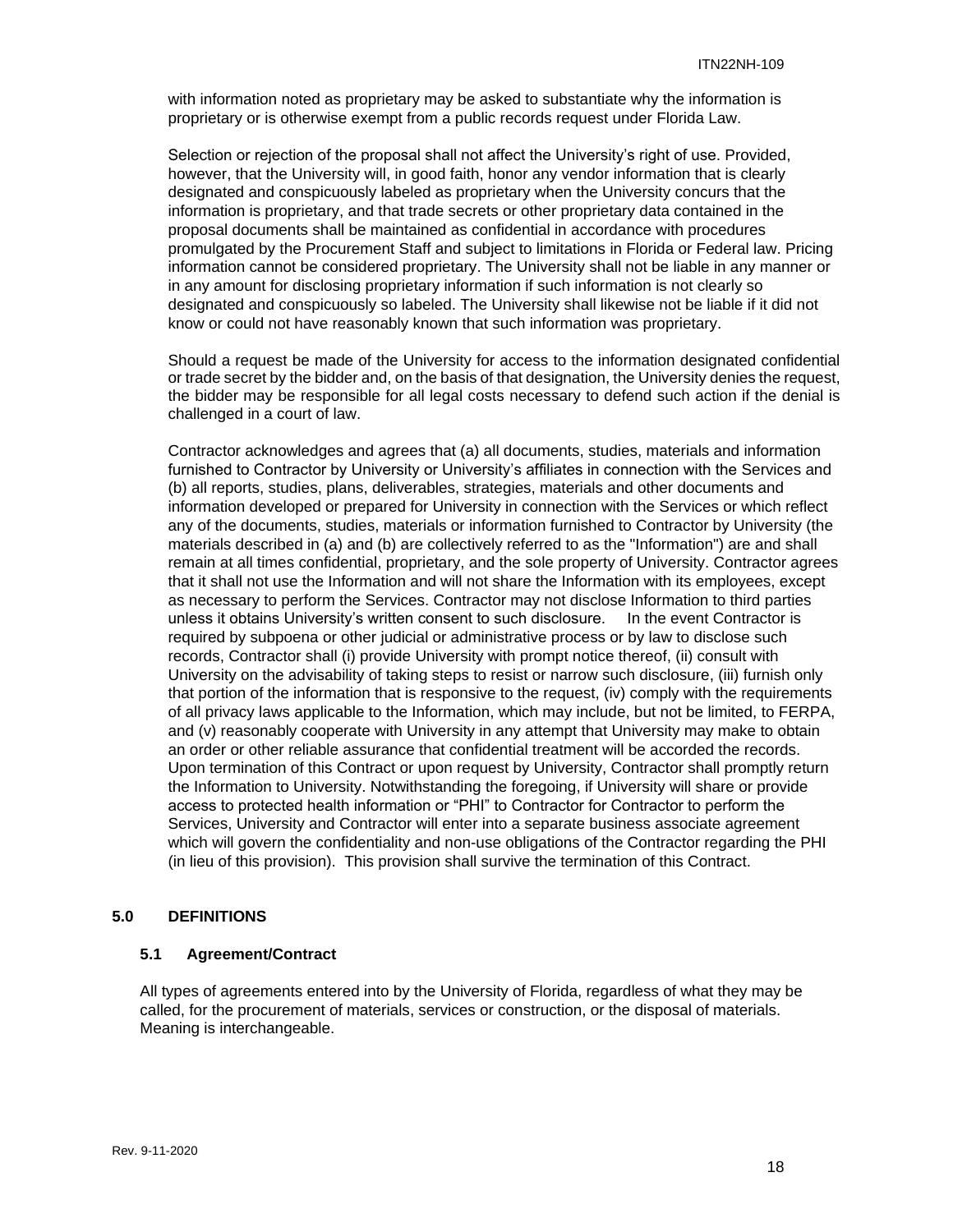## <span id="page-18-0"></span>**5.2 Customer**

Unless otherwise implied by the context of the specific provision within this ITN, "Customer" means a customer of the vendor, other than the University.

## <span id="page-18-1"></span>**5.3 May, Should**

Indicates something that is not mandatory, but permissible, recommended, or desirable.

## <span id="page-18-2"></span>**5.4 Must, Shall, Will**

Indicates a mandatory requirement. Failure to meet these mandatory requirements may result in rejection of your proposal as non-responsive.

## <span id="page-18-3"></span>**5.5 Proposal**

The entirety of the vendor's responses to each point of this ITN, including any and all supplemental offers or information not explicitly requested within this ITN.

## <span id="page-18-4"></span>**5.6 Proprietary Information**

Information held by the owner that if released to the public or anyone outside the owner's organization, would be detrimental to its interests. It is an issue of fact rather than opinion. Pricing and/or revenues cannot be considered proprietary.

## <span id="page-18-5"></span>**5.7 Provider**

Any entity responding to this ITN, or, if selected, the vendor entering into a contract with University.

## <span id="page-18-6"></span>**5.8 Invitation to Negotiate (ITN)**

A competitive negotiation process. It is not to be confused with an Invitation to Bid (ITB), in which goods or services are precisely specified and price is substantially the only competitive factor. This ITN provides the University the flexibility to negotiate to arrive at a mutually agreeable relationship. Price will be considered, but will not be the only factor of evaluation.

## <span id="page-18-7"></span>**5.9 Respondent**

Any entity responding to this ITN, or, if selected, the vendor entering into a contract with University.

## <span id="page-18-8"></span>**5.10 Response**

Same as Proposal

## <span id="page-18-9"></span>**5.11 Successful Vendor**

Any entity responding to this ITN, or, if selected, the vendor entering into a contract with University.

## <span id="page-18-10"></span>**5.12 Supplement Agreement**

Any supplement terms and conditions agreed to by the parties in writing taking precedence over all other documents governing the transaction.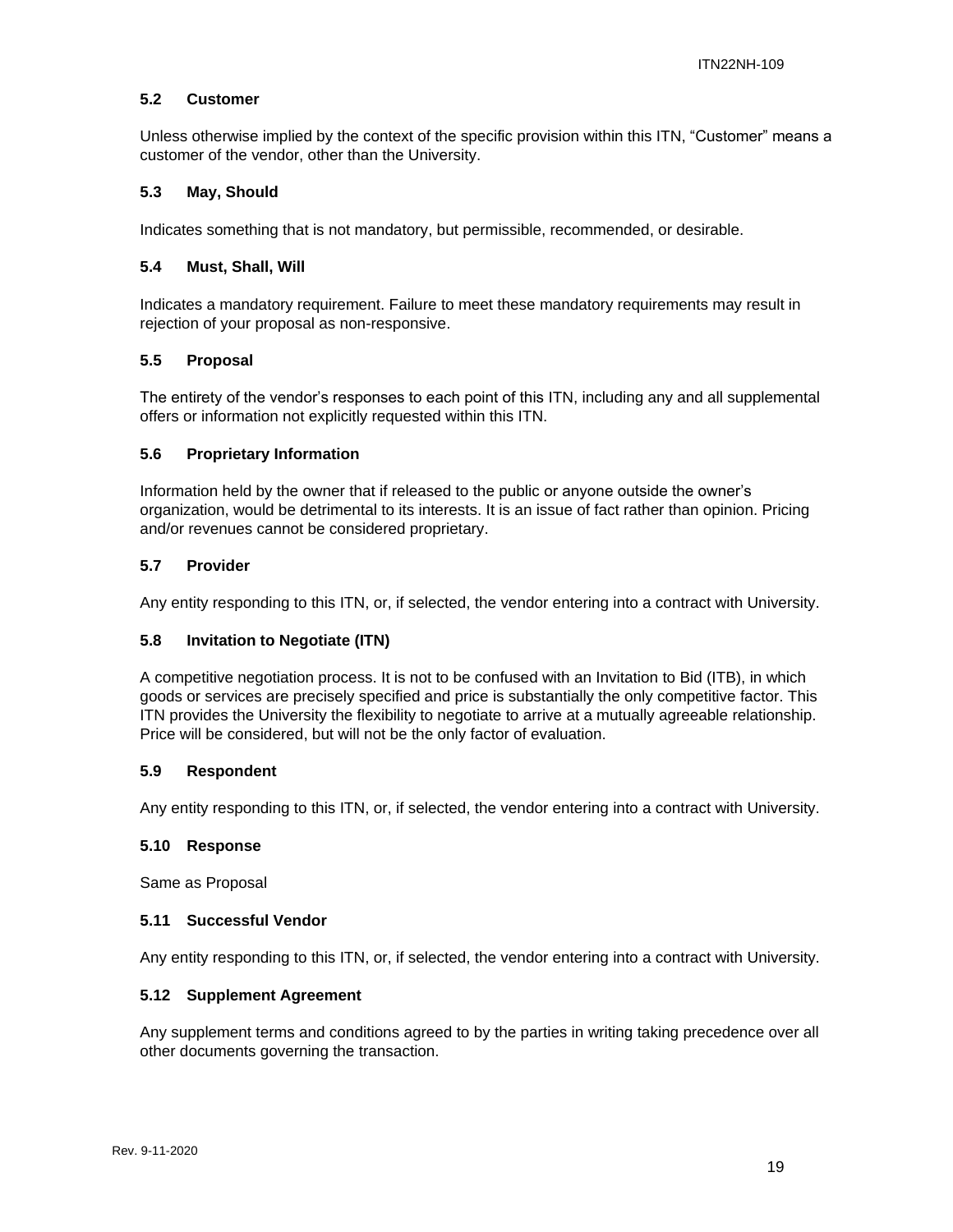## <span id="page-19-0"></span>**5.13 Supplier**

Any entity responding to this ITN, or, if selected, the vendor entering into a contract with University.

## <span id="page-19-1"></span>**5.14 University of Florida, UF or University**

Same as The University of Florida Board of Trustees, a public body corporate of the State of Florida; throughout the document the term UF, University and University of Florida is used interchangeably.

## <span id="page-19-2"></span>**5.15 Vendor**

Any entity responding to this ITN, or, if selected, the vendor entering into a contract with University.

## <span id="page-19-3"></span>**5.16 Vendor's Proposal**

Same as Proposal

## <span id="page-19-4"></span>**5.17 Vendor's Response**

Same as Proposal

## <span id="page-19-5"></span>**6.0 AGREEMENT TERMS AND CONDITIONS**

The following are the Terms and Conditions that will become part of any Agreement consummated between the University and the Successful Vendor. The Successful Vendor will be expected to execute an Agreement containing the provisions set forth in this section, or substantially similar provisions as University deems prudent or necessary. This list of provisions is not exhaustive or indicative of every provision that will be contained in the Agreement, but rather identifies particular terms and conditions of which the vendor should be aware. In the event of a conflict between any provisions contained in any of the documents governing this transaction, the following shall be the order of precedence: Agreement; Invitation to Negotiate; Proposal.

## <span id="page-19-6"></span>**6.1 Actions of Successful Vendor**

The University is under no obligation whatsoever to be bound by the actions of any Successful Vendor with respect to third parties. The Successful Vendor is not a division or agent of the University.

## <span id="page-19-7"></span>**6.2 Advertising**

The Successful Vendor shall not advertise or publish information concerning the Agreement without prior written consent of the University. The University shall not unreasonably withhold permission.

## <span id="page-19-8"></span>**6.3 Americans with Disabilities Act**

The Successful Vendor shall comply with all applicable provisions of the Americans with Disabilities Act and applicable federal regulations under the act.

## <span id="page-19-9"></span>**6.4 Certification**

By signature on the "Proposal Certification" form included under Section 7.0, the Vendor certifies that the submission on the proposal did not involve collusion or other anti-competitive practices. The Vendor has not given, offered to give, nor intends to give at any time hereafter any economic opportunity, future employment, gift, loan, gratuity, special discount, trip, favor, or service to a public servant in connection with the submitted proposal. In addition, Vendor certifies whether or not an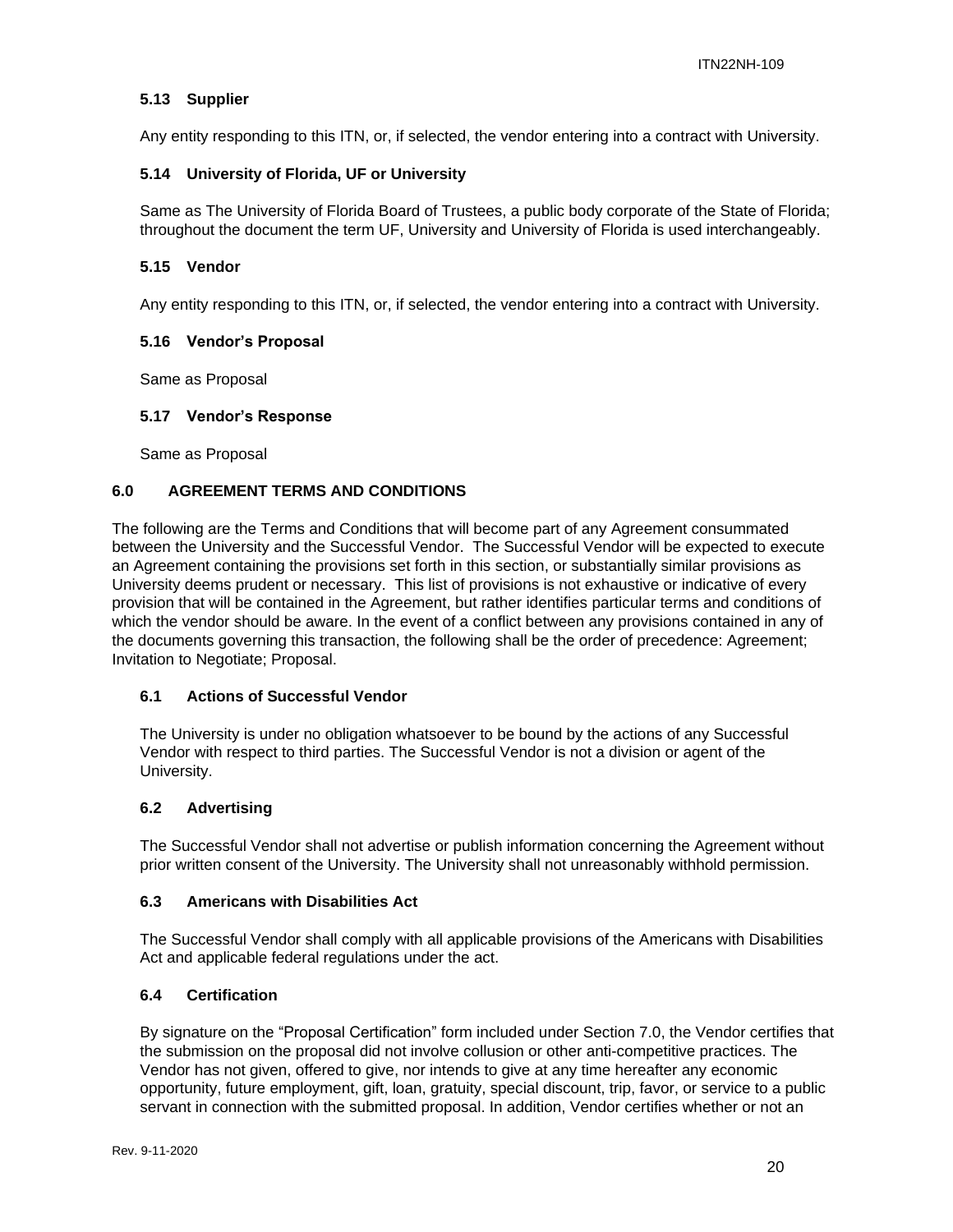employee of the University has, or whose relative has, a substantial interest in any Agreement subsequent to this ITN. Vendor also certifies their status with regard to debarment, or suspension by any federal entity.

Failure to provide a valid signature affirming the stipulations required by this clause shall result in the rejection of the submitted proposal and, if applicable, any resulting Agreement. Signing the certification with a false statement shall void the proposal and, if applicable, any resulting Agreement. Any resulting Agreement may be subject to legal remedies provided by law. Vendor agrees to promote and offer to the University only those services and/or materials as stated in and allowed for under resulting Agreement(s).

## <span id="page-20-0"></span>**6.5 Conflict of Interest**

The award hereunder is subject to the provisions of Chapter 112, F.S. Vendors must disclose with the proposal the name of any officer, director, or agent who is also an employee of the University of Florida. Further, all Vendors must disclose the name of any University employee who owns, directly or indirectly, an interest of five percent (5%) or more in the Vendor's firm or any of its branches.

## <span id="page-20-1"></span>**6.6 Discrimination**

An entity or affiliate who has been placed on the discriminatory list may not submit a bid on a contract to provide goods or services to a public entity, may not submit a bid on a contract with a public entity for the construction or repair of a public building or public work, may not submit proposals on leases of real property to a public entity, may not award or perform work as a Vendor, supplier, subcontractor or consultant under contract with any public entity, and may not transact business with any public entity.

## <span id="page-20-2"></span>**6.7 Drug Free Workplace**

The Successful Vendor agrees that in the performance of the Agreement, neither the Successful Vendor nor any employee of the Successful Vendor shall engage in the unlawful manufacture, distribution, dispensing, possession, or use of a controlled substance in conducting any activity covered by the Agreement. The University reserves the right to request a copy of the Successful Vendor's Drug Free Workplace Policy. The Successful Vendor further agrees to insert a provision similar to this statement in all subcontracts for services required.

## <span id="page-20-3"></span>**6.8 Equal Opportunity Statement**

The State Universities have established equal opportunity practices which conform to both the spirit and the letter of all laws against discrimination and prohibit discrimination based on race, creed, color, sex, age, national origin, marital status or religion. To be considered for inclusion as a supplier under this agreement, the vendor commits to the following:

A. The provisions of Executive Order 11246, September 24, 1966, and the rules, regulations, and relevant orders of the Secretary of Labor are applicable to each order placed against this agreement regardless of value.

B. If the vendor expects to receive \$10,000 in orders during the first 12 months of this agreement, a complete certificate of non-segregated facilities shall be attached to the proposal response.

C. If the vendor expects to receive \$50,000 in orders during the first 12 months of this agreement and employs more than 50 people, standard form 100 (EEOO-1) must be filed prior to March 1 of each year.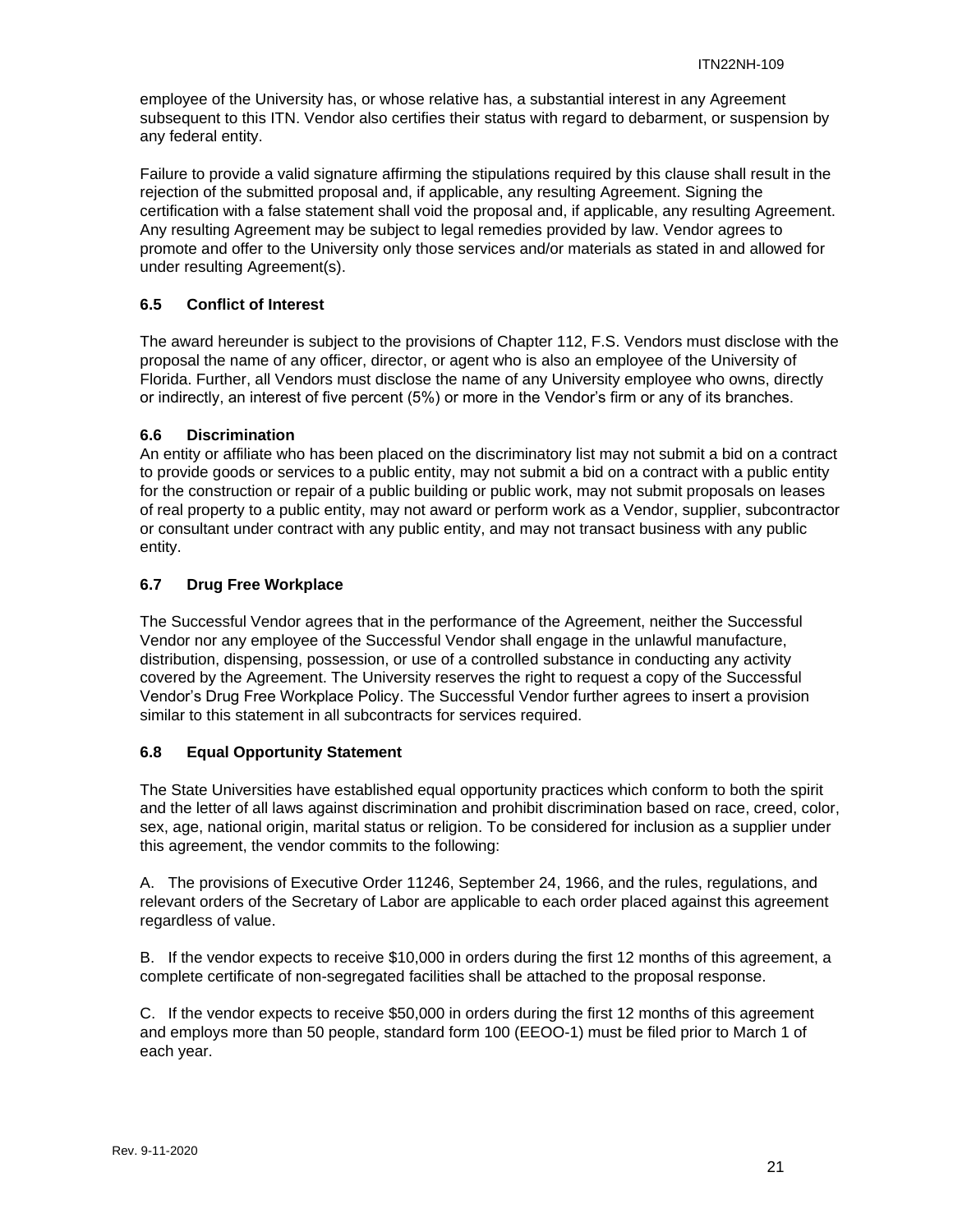D. If the vendor expects to receive \$50,000 in orders during the first 12 months and employs more than 50 people, a written program for affirmative action compliance must be maintained by the vendor, subject to review upon request by the user agencies of this agreement.

If you have already complied with the above, please indicate

#### <span id="page-21-0"></span>**6.9 Federal, State, and Local Laws and Regulations**

Successful Vendor is solely responsible for complying with all laws, ordinances, and regulations including but not limited to, those relating to taxes, licenses, and permits, as they may apply to any matter under this ITN. The Successful Vendor must demonstrate that they are duly licensed by applicable regulatory bodies during the performance of the Agreement. Prior to the commencement of Agreement, the Successful Vendor shall be prepared to provide evidence of such licensing as may be requested by the University. Successful Vendor shall, at no expense to the University, procure and keep in force during the entire period of the Agreement all such permits and licenses.

In the performance of the Services, Contractor shall, at its own expense, at all times during the Term, comply with all applicable federal, state, and local laws, rules, regulations, and ordinances and all other governmental requirements. Contractor acknowledges and agrees that Contractor has and will at all times during the Term maintain all governmental permits, licenses, consents, and approvals necessary to perform the Services. Contractor shall also be solely responsible for and shall pay as required by law Contractor's income taxes, general excise taxes and any self-employment taxes.

#### <span id="page-21-1"></span>**6.10 E-Verify Compliance; Unauthorized Alien Workers**

By entering into a contract with UF, Vendor is obligated to comply with the provisions of Section 448.095, Fla. Stat., "Employment Eligibility." Compliance with Section 448.095, Fla. Stat., includes, but is not limited to, utilization of the E-Verify System to verify the work authorization status of all newly hired employees, and requiring all subcontractors to provide an affidavit attesting that the subcontractor does not employ, contract with, or subcontract with, an unauthorized alien. Vendor affirms and represents that it is registered with the E-Verify system and are using same, and will continue to use same as required by Section 448.095, Fla. Stat. The Vendor's employment of unauthorized aliens is considered a violation of Section 274A(e) of the Immigration and Nationality Act. If the Vendor knowingly employs unauthorized alien workers, such violation shall be cause for UF'S unilateral cancellation of the Agreement.

## <span id="page-21-2"></span>**6.11 Inspection, Audit and Reporting**

All books, accounts, reports, files and other records relating to the Agreement shall be subject at all reasonable times to inspection and audit by the University of Florida.

Reporting Requirements: The successful vendor(s) agrees to furnish to the University a summary of total sales made under this contract as requested but at least twice a year.

All reporting will be in Electronic Format provided to Procurement Services either prior to business review meetings or as requested.

Reports will include, but are not limited to the following.

Detailed invoice level purchase history usage with at minimum the following fields:

- · PO Number
- · Ordered By Department
- · Net Price

· Other Organizations: Total dollar value of purchases and total of orders through University agreement to other institutions

· Savings to University through vendor discounting - special offers such as volume discounting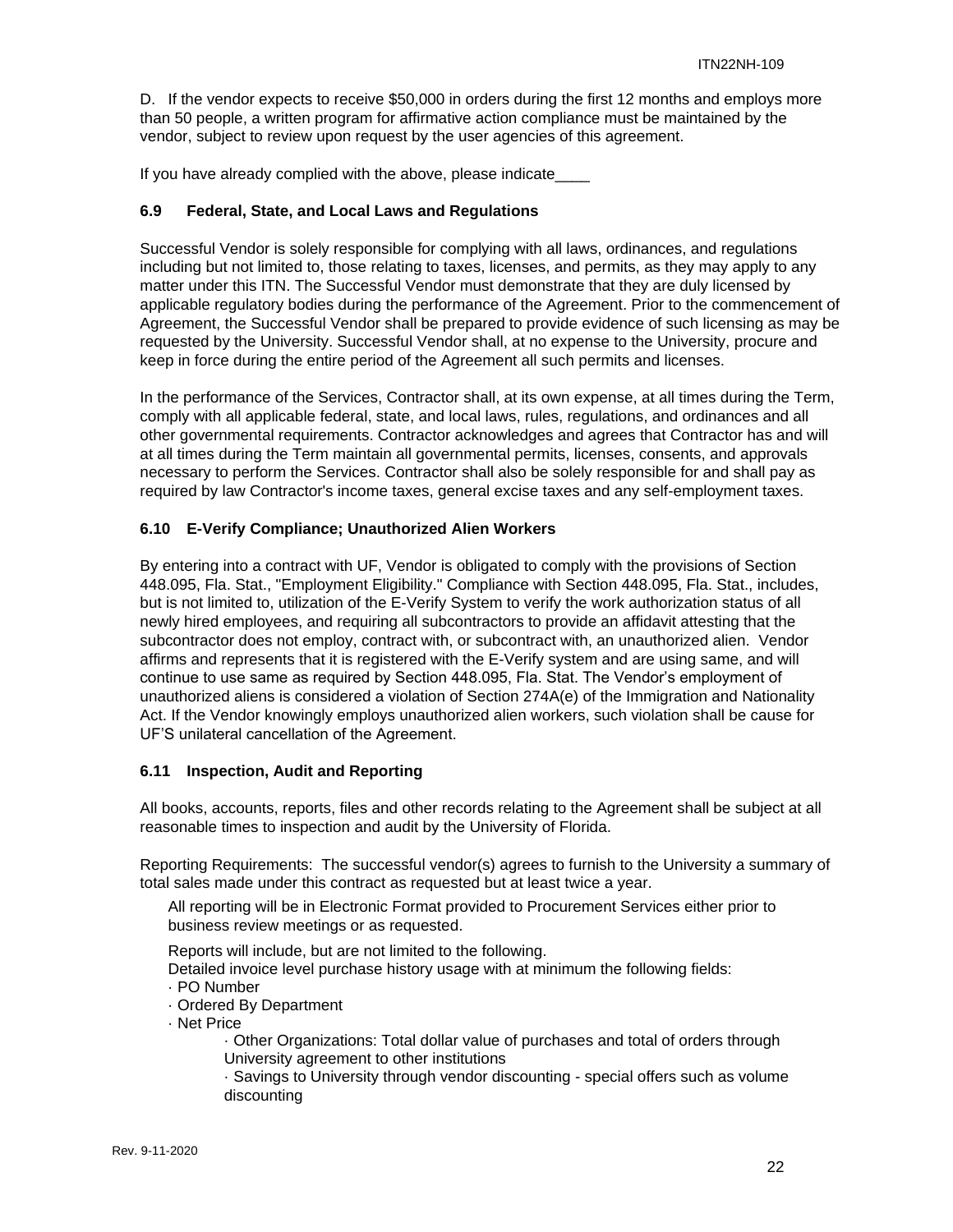Vendor and University will work together to create reports as University deems necessary and compatible with vendor systems.

## <span id="page-22-0"></span>**6.12 Liens**

Each Successful Vendor shall keep the University free and clear from all liens asserted by any person or entity for any reason arising out of the furnishing of services or materials by or to the Successful Vendor.

## <span id="page-22-1"></span>**6.13 Modifications**

This Contract may be modified or altered only by written agreement signed by both University and Contractor.

## <span id="page-22-2"></span>**6.14 Non-Discrimination**

The parties agree to be bound by applicable state and federal rules governing Equal Employment Opportunity and Non-Discrimination.

## <span id="page-22-3"></span>**6.15 Ownership of Documents**

All drawings, maps, sketches, documents, records, programs, data base, reports and other data developed or purchased, under this Agreement for or at the University's expense shall be and remain the University's property, without restriction, reservation or qualifications. The Successful Vendor may retain copies necessary for recordkeeping documentation and all such other business purposes related to the Agreement. All materials and products produced shall be provided to the University upon expiration of this Agreement.

## <span id="page-22-4"></span>**6.16 Sales and Use Tax**

The Successful Vendor agrees to comply with and to require all of his subcontractors to comply with all the provisions of applicable law. The Successful Vendor further agrees to indemnify and hold harmless the University from any and all claims and demands made against it by virtue of the failure of the Successful Vendor or any subcontractors to comply with the provisions of any and all said laws. The University is exempt from state sales and use tax. A copy of the University's Certificate of Exemption will be made available upon request.

## <span id="page-22-5"></span>**6.17 Sexual Harassment**

Federal law and the policies of the University prohibit sexual harassment of University employees or students. Sexual harassment includes any unwelcome sexual advance toward a University employee or student, any request for a sexual favor from a University employee or student, or any other verbal or physical conduct of a sexual nature that is so pervasive as to create a hostile or offensive working environment for University employees, or a hostile or an offensive academic environment for University students. University vendors, subcontractors and suppliers for this project are required to exercise control over their employees so as to prohibit acts of sexual harassment of University employees and students. The employer of any person who the University, in its reasonable judgment, determines has committed an act of sexual harassment agrees as a term and condition of the Agreement to cause such person to be removed from the project site and from University premises and to take such other action as may be reasonably necessary to cause the sexual harassment to cease.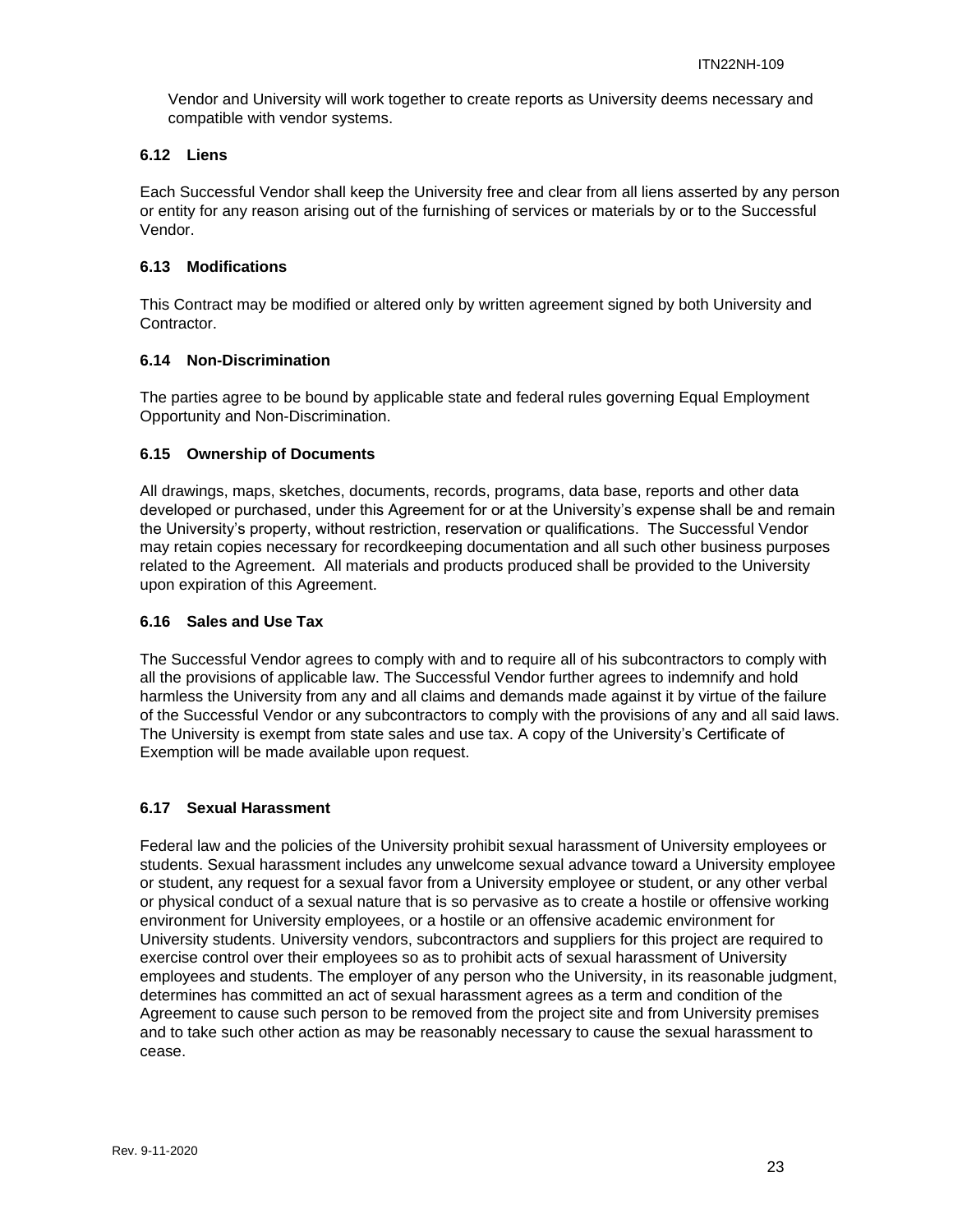## <span id="page-23-0"></span>**6.18 Small Business Program**

University is an equal opportunity institution and, as such, encourages the use of small businesses, including women and minority-owned small businesses in the provision of goods and services. Small businesses should have a fair and equal opportunity to compete for dollars spent by the University. Competition ensures that prices are competitive and a broad vendor base is available. **Vendors are encouraged to get certified by the State of Florida** if they are minority-owned, woman-owned or veteran-owned:

[http://www.dms.myflorida.com/agency\\_administration/office\\_of\\_supplier\\_diversity\\_osd/get\\_certified](http://www.dms.myflorida.com/agency_administration/office_of_supplier_diversity_osd/get_certified)

Vendor shall use good faith efforts to ensure opportunities are available to small businesses, including women and minority-owned businesses. For questions about the University's Small Business Program contact Director of Small Business and Vendor Diversity, 352-392-0380, <https://sbvdr.admin.ufl.edu/>

## <span id="page-23-1"></span>**6.19 Tobacco Free Campus Policy**

The University of Florida campus is a tobacco-free campus. This policy was effective as of July 1, 2010. The use of cigarettes or other tobacco products in UF buildings, parking lots, or in vehicles in these areas is prohibited. The successful vendor is expected to respect this smoke free policy and fully comply with it.

## <span id="page-23-2"></span>**6.20 Sustainability Preferences**

The University's Procurement directives support the purchase of products that will minimize any negative environmental impacts of our work. In order to facilitate a healthy market in sustainable products, all parties involved in the procurement and utilization of materials must engage in both waste recycling and the initial purchase of products containing recycled content. It is in the interest of public health, safety and welfare and the conservation of energy and natural resources to use and promote environmentally responsible products, as well as energy efficient fixtures, appliances and mechanical equipment used in new construction and retrofit of University facilities.

## <span id="page-23-3"></span>**6.21 Assignment-Delegation**

Except for subcontracting or delegation expressly contemplated in the scope of work set forth on Exhibit A, Contractor shall not assign, transfer, delegate, subcontract, or otherwise dispose of, whether voluntarily or involuntarily, or by operation of law, any right or obligation under this Contract, without the written consent of University, which consent may be withheld in University's sole discretion. Any such assignment, subcontracting or transfer is void. No subcontracting or other delegation shall in any event relieve Contractor of any obligation or liability of Contractor under this **Contract** 

## <span id="page-23-4"></span>**6.22 Assignment of Anti-Trust Overcharge Claims**

The parties recognize that in actual economic practice overcharges resulting from anti-trust violations are in fact borne by the ultimate purchaser; therefore, Successful Vendor hereby assigns to the University any and all claims for such overcharges.

## <span id="page-23-5"></span>**6.23 Date for Reckoning Prompt-Payment Discount**

For purposes of determining whether a prompt-payment discount, if applicable, may be taken by the University, the starting date of such reckoning period shall be the later of the date of a properly executed invoice or the date of completion of service and/or delivery of product.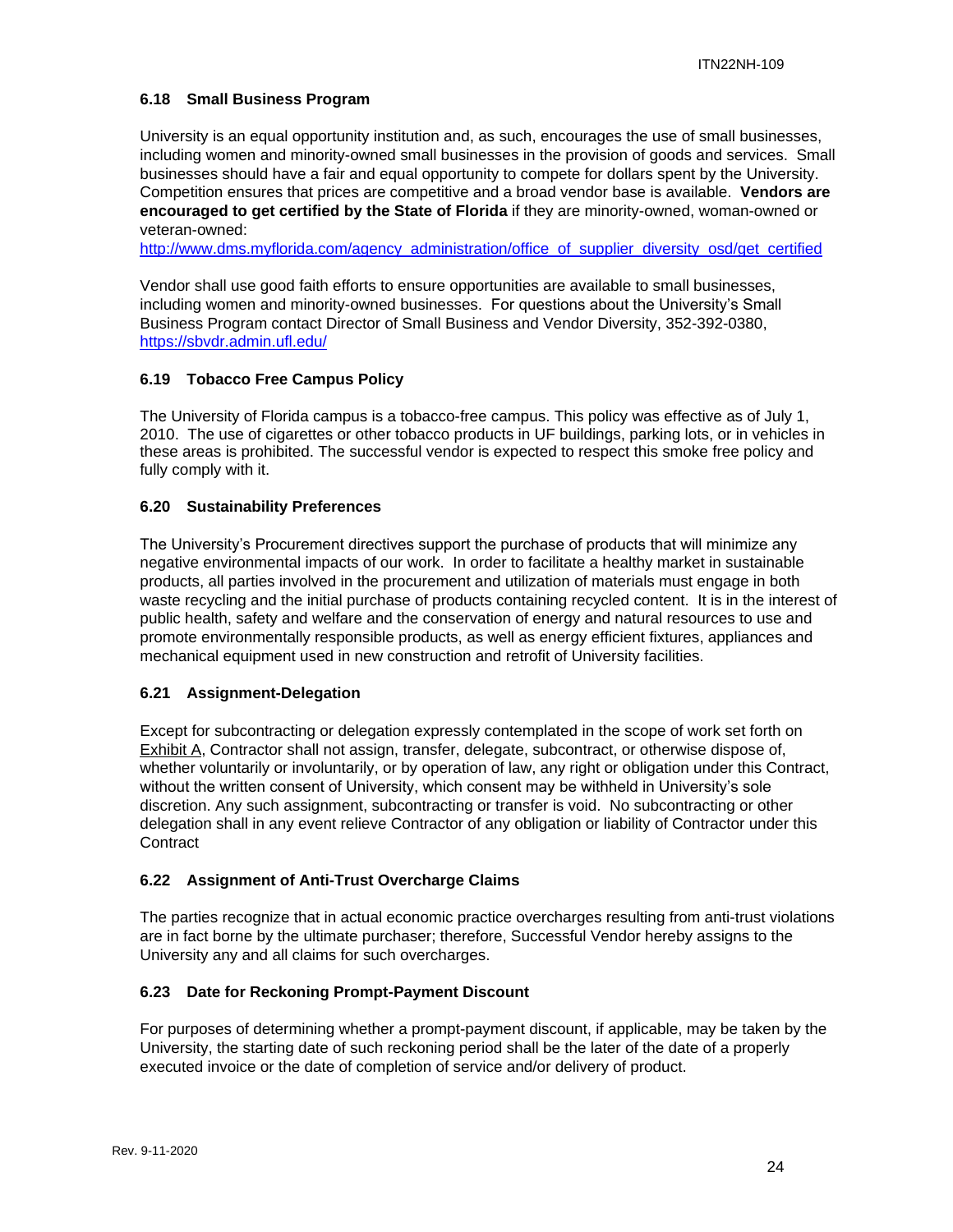## <span id="page-24-0"></span>**6.24 Force Majeure**

In the event compliance with any obligation under this Agreement is impractical or impossible due to any Event of Force Majeure, then the time for performance of such obligation shall be extended for a period equivalent to the duration of the Event of Force Majeure. The provisions of this section shall not operate to excuse either party's inability to perform its obligations hereunder because of inadequate finances. "Event of Force Majeure:" means any strike, lockout, labor dispute, embargo, flood, earthquake, storm, dust storm, lightning, fire, epidemic, act of God, war, national emergency, civil disturbance or disobedience, riot, sabotage, terrorism, restraint by governmental order or any other occurrence beyond the reasonable control of the party in question.

## <span id="page-24-1"></span>**6.25 Furnish and Install – N/A**

## <span id="page-24-2"></span>**6.26 Indemnification/Hold Harmless; Liability**

The Successful Vendor shall indemnify, defend, and hold harmless the University of Florida Board of Trustees, the University of Florida, the State of Florida and the Florida Board of Governors, and their respective officers, agents, and employees, against and from any and all claims, demands, suits, actions, proceedings, loss, cost, and damages of every kind and description, including attorneys' fees and/or litigation expenses, which may be brought or made against or incurred on account of loss of or damage to any property or for injuries to or death of any person, caused by, arising out of, or contributed to, in whole or in part, by reasons of any act, omission, professional error, fault, mistake, or negligence of Successful Vendor, its employees, agents, representatives, or subcontractors, their employees, agents, or representatives in connection with or incident to the performance of the Agreement. Successful Vendor's obligation under this provision shall not extend to any liability caused by the sole negligence of the University Of Florida Board Of Trustees, University, or its officers, agents, and employees. Such indemnification shall specifically include infringement claims made against any and all intellectual property supplied by Successful Vendor and third party infringement under the Agreement.

The University, as a public entity, is protected by sovereign immunity from tort liability, subject to a limited statutory waiver. The University will not agree to (i) indemnify or hold harmless any vendor; (ii) be liable for vendor's attorneys' fees under any circumstances; or (iii) binding arbitration. The Agreement shall not be construed or interpreted as (i) denying to either party any remedy or defense available to such party under the laws of the State of Florida; (ii) the consent of University or the State of Florida or their agents and agencies to be sued; or (iii) a waiver of either University's or the State of Florida's sovereign immunity beyond the limited waiver provided in section 768.28, Florida Statutes.

## <span id="page-24-3"></span>**6.27 Insurance Requirements**

The Successful Vendor shall purchase from and maintain with a company or companies, lawfully authorized to do business in Florida and acceptable to the University, such insurance as will protect the Successful Vendor from claims arising out of or resulting from the Successful Vendor's operations under the Agreement and for which the Successful Vendor may be legally liable, whether such operations be by the Successful Vendor or by their subcontractors or by anyone directly or indirectly employed by any of them, or by anyone for whose acts any of them may be liable. All insurance policies shall be issued and countersigned by representatives of such companies duly authorized for the State of Florida and shall be written on ISO standard forms or their equivalents. The Successful Vendor shall file with the University Certificates of Insurance prior to the commencement of this Agreement and shall file Certificates of Insurance evidencing the renewal of such policies at least thirty (30) days prior to the date that each applicable insurance policy is scheduled to expire. *Please note that the University of Florida must be named "additional insured" on automobile and general liability policies.*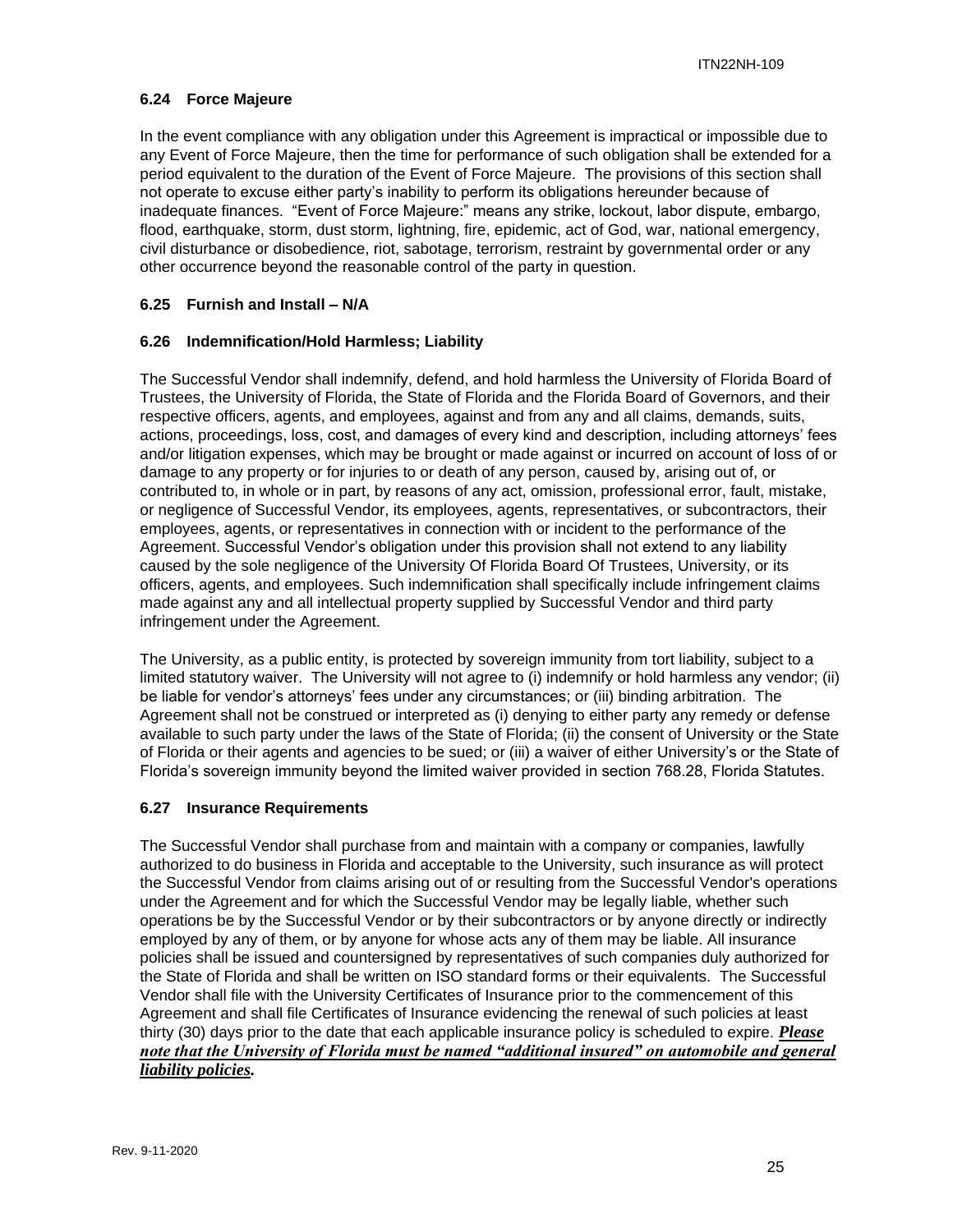General Liability Insurance - The Successful Vendor shall provide the ISO Commercial General Liability policy for general liability coverages for limits of not less than of \$1,000,000 per occurrence. Coverage shall be maintained without interruption from date of commencement of work until date of final payment.

Worker's Compensation - The Successful Vendor shall secure and maintain for the life of this Agreement, valid Worker's Compensation Insurance as required by Chapter 440, Florida Statutes (if applicable.)

Automobile Liability - The Successful Vendor shall secure and maintain, during the life of this Agreement, Automobile Liability insurance on all vehicles against bodily injury and property damage in at least the amount of \$100,000.00 per person, \$500,000.00 per occurrence.

## <span id="page-25-0"></span>**6.28 Protection of Property**

The Successful Vendor shall at all times guard against damage or loss, whether by the vendor directly or subcontractors, to the property of the University or of others or vendors and shall be held responsible for replacing or repairing any such loss or damage. The University may withhold payment or make such deductions as deemed necessary to insure reimbursement or replacement for loss or damage to property through negligence of the Successful Vendor or their agents. The Successful Vendor shall provide all barricades and take all necessary precautions to protect buildings and personnel.

#### Intellectual Property

- A. All works that are created pursuant to this contract ("Works") are works made for hire, and all rights and privileges attendant to the Works belong exclusively to the University. If a court of competent jurisdiction determines that any Work does not constitute a work made for hire, the Contractor hereby assigns to the University for no additional consideration all rights and privileges the Contractor has in the works, including all intellectual property rights, specifically those under copyright law.
- B. Paragraph A does not apply to Works that are not created through performance under this Contract ("Pre-existing works"). With respect to Pre-existing works used by the Contractor in performance of this Contract, the Contractor shall obtain for the University at no additional charge a license to use Pre-existing works for the uses intended under this Contract, including the right to make derivative works. Paragraph A does apply, however, to any Works that are derivative of Pre-existing works.
- C. The Contractor warrants that it has full power and authority to transfer the rights granted by this Contract to the University and that use of the works by the University does not constitute an infringement or other violation of any copyright, trade secret, trademark, patent, non-disclosure, or other rights of any third party.
- D. Title and all rights and privileges to all graphics and material provided to the Contractor by the University in connection with this Contract remain the exclusive property of the University of Florida. The Contractor does not receive any title, rights, or privileges in those graphics or materials. The University grants to the Contractor a limited license in those graphics or materials only for the purpose of carrying out the Contractor's obligations under this Contract.

## <span id="page-25-1"></span>**6.29 Labor Disputes**

Successful Vendor shall give prompt notice to the University of any actual or potential labor dispute which delays or may delay performance of the Agreement.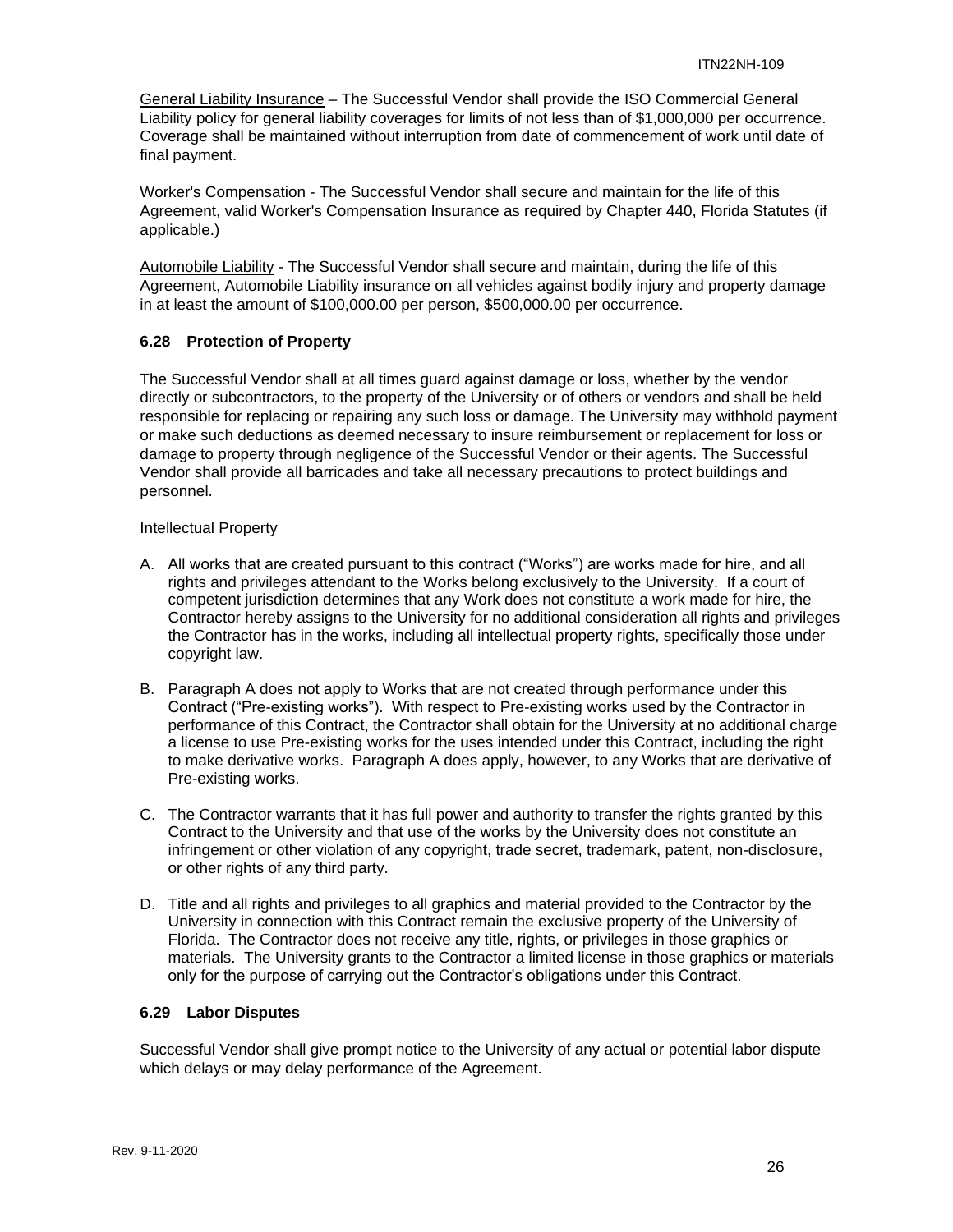## <span id="page-26-0"></span>**6.30 Laws and Regulations**

Successful Vendors are solely responsible for keeping themselves fully informed of and faithfully observing all laws, ordinances, and regulations and shall protect and indemnify the University, its officers and agents against any claims of liability arising from or based on any violation thereof.

## <span id="page-26-1"></span>**6.31 No Replacement of Defective Tender – N/A**

## <span id="page-26-2"></span>**6.32 No Waiver of Right by the University**

No waiver by a party of any provision or breach of this Contract shall be deemed to have been made unless the same is in writing, and no waiver of any provision or breach of this Contract shall be deemed a waiver of any other provisions or breach. A party's consent to or approval of any act shall not be deemed to render unnecessary the obtaining of such party's consent to or approval of any subsequent act.

## <span id="page-26-3"></span>**6.33 Notice to Vendors of Asbestos-Containing Materials in University Buildings**

Asbestos containing materials (ACM) can be found in almost any building in the United States more than 10 years old. The University of Florida is no exception. The types of asbestos most commonly found are pipe and boiler insulation, fireproofing, hard panels known as "Transite", floor tile, and spray or trowel-applied ceiling finishes. ACM is generally not hazardous if left undisturbed.

The University has implemented an Asbestos Program to assure safe management and removal of ACM. Vendors, consultants, and other's providing service to the University may encounter ACM and must, therefore, comply with the following instructions:

A. Avoid disturbing suspected ACM. Exercise caution and watch for possible ACM.

B. If it is necessary to disturb ACM, first notify the appropriate Division Asbestos Representative listed in this notice, or the University of Florida Asbestos Coordinator, before proceeding with your work. You shall take whatever precautions are necessary to protect humans' health and the environment, and comply with all applicable Federal, State, and Local laws pertaining to asbestos.

C. If you require additional information on possible locations of ACM in a particular building, contact the Asbestos Representative from the Division for which you are working.

| <b>Division</b>            | Asbestos Representative            | Telephone      |
|----------------------------|------------------------------------|----------------|
| <b>Facilities Services</b> | Assoc. Dir. Facilities Services    | (352) 392-7793 |
| Housing                    | Housing Maintenance Superintendent | (352) 392-2161 |
| <b>Reitz Union</b>         | Maintenance Superintendent         | (352) 392-1614 |
| <b>IFAS</b>                | Engineer                           | (352) 392-6488 |

## <span id="page-26-4"></span>**6.34 Parking and Identification Badges.**

The Successful Vendor shall obtain all parking permits and/or decals that may be required while performing project work on University premises. The Successful Vendor should review Contractor and Vendor Parking information from Transportation and Parking Services located at the following link:<https://parking.ufl.edu/decals/contractors-vendors/>

## <span id="page-26-5"></span>**6.35 Payment Terms**

The University's obligation is payable only and solely from funds appropriated for the purpose of the Agreement. Unless otherwise stated herein, the payment terms for the Agreement are Net 30 days.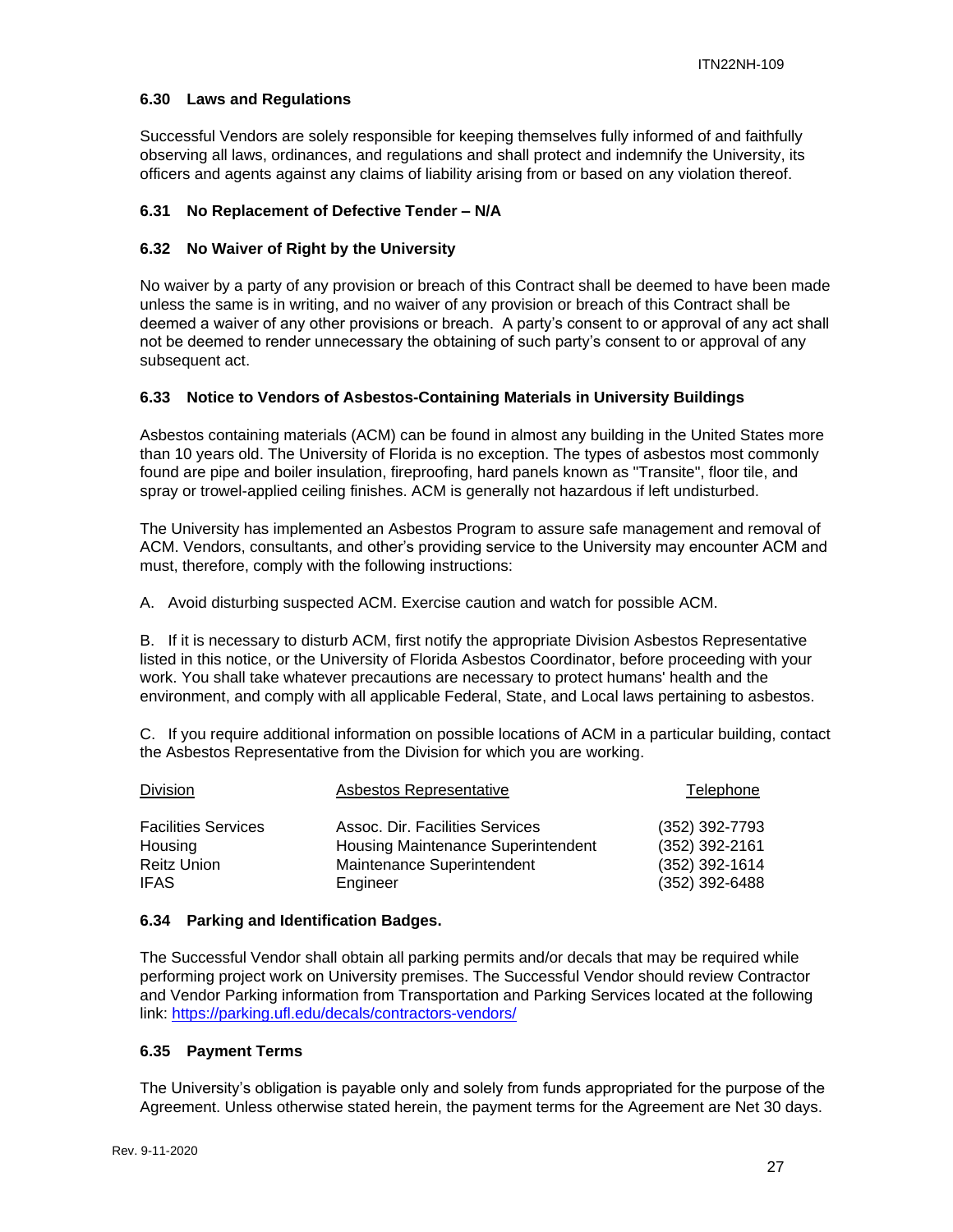VENDOR OMBUDSMAN: The University's vendor ombudsman whose duties include acting as an advocate for vendors may be experiencing problems in obtaining payment(s) from the University may be contacted at 352-392-1241.

## <span id="page-27-0"></span>**6.36 Price Adjustment**

Price changes will normally only be considered at the end of one Agreement period and the beginning of another. Price change requests shall be in writing, submitted at least sixty (60) days prior to the end of the current Agreement period, and shall be supported by written evidence of increased costs to the Successful Vendor. The University will not approve unsupported price increases that will merely increase the gross profitability of the Successful Vendor at the expense of the University. Price change requests shall be a factor in the Agreement renewal review process. The University shall, in its sole opinion, determine whether the requested price increase or an alternate option is in the best interest of the University.

## <span id="page-27-1"></span>**6.37 Prior Course of Dealings**

No trade usage, prior course of dealings, or course of performance under other agreements shall be a part of any agreement resulting from this ITN; nor shall such trade usage, prior course of dealing, or course of performance be used in the interpretation or construction of such resulting agreement.

## <span id="page-27-2"></span>**6.38 Intentionally Omitted**

## <span id="page-27-3"></span>**6.39 Public Entity Crime**

A person or affiliate who has been placed on the convicted list by the Department of Management Services, State of Florida, may not submit a proposal on a contract to provide any goods or services, including construction, repairs, or leases and may not be awarded or perform work as a Vendor, supplier, subcontractor, or consultant for the University of Florida for a period of 36 months from the date of being placed on the convicted list, a "person" or "affiliate" includes any natural person or any entity, including predecessor or successor entities or any entity under the control of any natural person who is active in its management and who has been convicted of a public entity crime (Rule 6C1-3.020 FAC).

## <span id="page-27-4"></span>**6.40 Public Records**

All proposal information submitted and opened becomes subject to the Public Records Law set forth in Chapter 119 F.S.

## **IF THE VENDOR HAS QUESTIONS REGARDING THE APPLICATION OF CHAPTER 119, FLORIDA STATUTES, TO THE VENDOR'S DUTY TO PROVIDE PUBLIC RECORDS RELATING TO THIS CONTRACT, CONTACT THE CUSTODIAN OF PUBLIC RECORDS AT Phone: (352) 846-3903**

## **email: [PR-Request@ufl.edu](mailto:PR-Request@ufl.edu)**

**Mail: PO Box 113156, Gainesville, FL 32611-3156**

Any resulting Agreement may be unilaterally canceled for refusal by the vendor to allow public access to all documents, papers, letters, or other materials made or received by the Successful Vendor in conjunction with the Agreement and subject to the provisions of Chapter 119. F.S.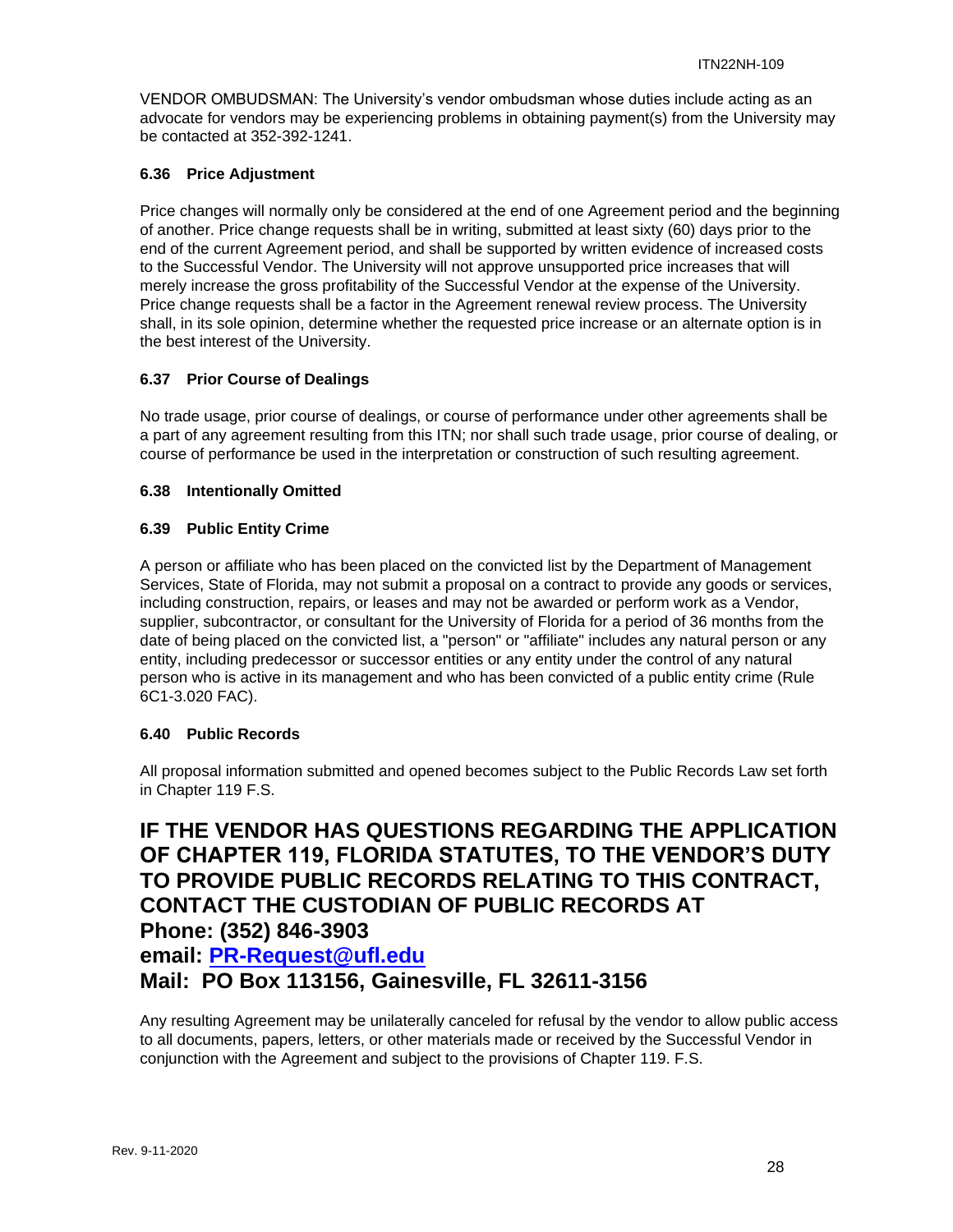## <span id="page-28-0"></span>**6.41 Referencing of Orders**

For each order issued against an agreement resulting hereunder, the University intends in good faith to reference this ITN for pricing, terms and conditions, delivery location, and other particulars. However, in the event the University fails to do so, the University's right to such terms and conditions, and particulars shall not be affected, and no liability of any kind or amount shall accrue to the University.

## <span id="page-28-1"></span>**6.42 Remedies and Applicable Law**

The Agreement shall be governed by and construed in accordance with the laws of the State of Florida (without regard to principles of conflict of laws) and the rules and regulations of the Florida Board of Governors and the University. University and Successful Vendor shall have available all remedies afforded each by said law. The venue in any action or litigation commenced to enforce the Agreement shall be brought in Alachua County, Florida, and both parties consent to such jurisdiction and venue regardless of the residence of the parties at the time the action is commenced.

## <span id="page-28-2"></span>**6.43 Right of Inspection**

University shall have the right to inspect the goods at delivery before accepting them.

## <span id="page-28-3"></span>**6.44 Right of Offset**

The University shall be entitled to offset against any sums due the Successful Vendor, any expenses or costs incurred by the University, or damages assessed by the University concerning the Successful Vendor's non-conforming performance or failure to perform the Agreement, or any other debt owing the University, including expenses, costs and damages described in the termination provisions contained herein.

## <span id="page-28-4"></span>**6.45 Shipment Under Reservation Prohibited – N/A**

- <span id="page-28-5"></span>**6.46 Specifications: Brand Name or Acceptable Alternate – N/A**
- <span id="page-28-6"></span>**6.47 Successful Vendor to Package Goods – N/A**

## <span id="page-28-8"></span><span id="page-28-7"></span>**6.48 Termination**

## **6.48.1 Convenience**

Upon giving at least seven (7) days written notice, University may terminate this Contract, at any time, with no further obligation to Contractor, other than to pay for Services provided in compliance with this Contract prior to Contractor's receipt of the notice of termination. If Contractor defaults under this Agreement and does not cure its default within fourteen (14) days after written notice thereof, University may terminate this Contract. The University reserves the right to terminate the Agreement in whole or part at any time when in the best interests of the University without penalty or cause. Upon receipt of the written notice, the Successful Vendor shall immediately stop all work as directed in the notice, notify all subcontractors of the effective date of the termination and minimize all further costs to the University. In the event of termination under this provision, all documents, data and reports prepared by the Successful Vendor under the Agreement shall become the property of and delivered to the University. The Successful Vendor shall be entitled to receive just and equitable compensation for work in progress, work completed and materials accepted before the effective date of termination. Such compensation shall be the Successful Vendor's sole remedy against the University in the event of termination under this provision.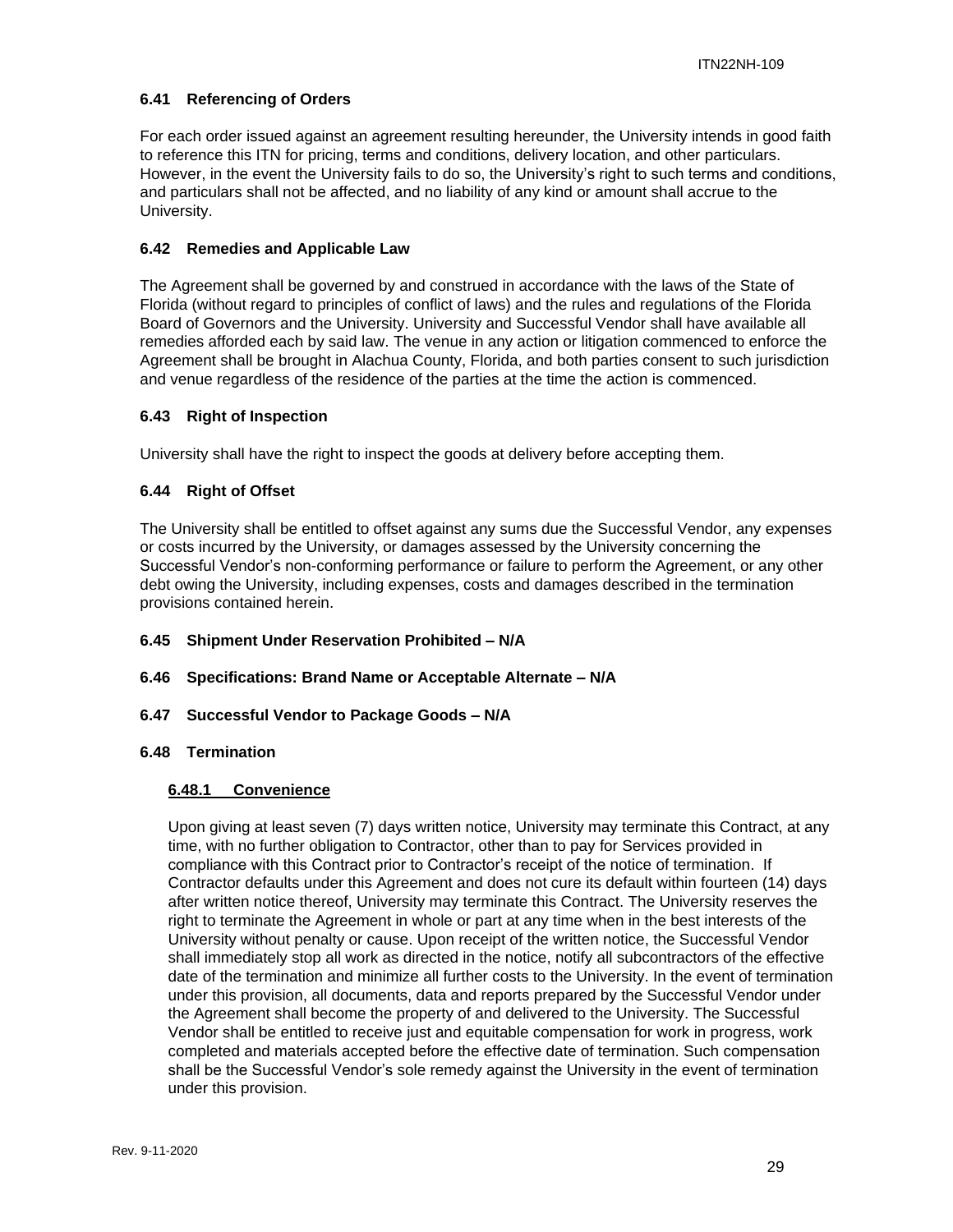## <span id="page-29-0"></span>**6.48.2 Default**

The University reserves the right to terminate the Agreement in whole or in part due to the failure of the Successful Vendor to comply with any term or condition of the Agreement, to acquire and maintain all required insurance policies, bonds, licenses and permits, or to make satisfactory progress in performing the Agreement. The University shall provide written notice of the termination and the reasons for it to the Successful Vendor. Upon termination under this provision, all goods, materials, documents, data and reports prepared by the Successful Vendor under the Agreement shall become the property of and be delivered to the University on demand. The University may, upon termination of the Agreement, procure, on terms and in the manner that it deems appropriate, materials, or services to replace those under the Agreement. The Successful Vendor shall be liable to the University for any excess costs incurred by the University in re-procuring the materials or services.

## <span id="page-29-1"></span>**6.48.3 Gratuities**

The University may, by written notice to the Successful Vendor, cancel the Agreement if it is discovered by the University that gratuities, in the form of entertainment, gifts or other, were offered or given by the Successful Vendor, or any agent or representative of the Successful Vendor, to any officer or employee of the University with a view toward securing favorable treatment with respect to the awarding or amending, or the making of any determinations with respect to the performing of such Agreement. In the event the Agreement is canceled by the University pursuant to this provision, University shall be entitled, in addition to any other rights and remedies, to recover or withhold the amount of the cost incurred by Successful Vendor in providing such gratuities.

## <span id="page-29-2"></span>**6.48.4 Insolvency**

The University shall have the right to terminate the Agreement at any time in the event Successful Vendor files a petition in bankruptcy; or is adjudicated bankrupt; or if a petition in bankruptcy is filed against Successful Vendor and not discharged within thirty (30) days; of if Successful Vendor becomes insolvent or makes an assignment for the benefit of its creditors or an arrangement pursuant to any bankruptcy law; of if a receiver is appointed for Successful Vendor or its business.

## <span id="page-29-3"></span>**6.48.5 Lack of Funds**

The State of Florida's and UF's performance and obligation to pay under this Agreement is contingent upon an annual appropriation by the Florida State Legislature. The Agreement may be canceled without further obligation on the part of the University of Florida in the event that sufficient appropriated funding is unavailable to assure full performance of the terms. The Successful Vendor shall be notified in writing of such non-appropriation as soon as reasonably possible. No penalty shall accrue to the University in the event this cancellation provision is exercised. This cancellation provision shall not be construed so as to permit the University to terminate the Agreement in order to acquire similar equipment, material, supplies or services from another party.

## <span id="page-29-4"></span>**6.48.6 Stop Work Order**

The University may at any time, by written order to the Successful vendor, require the Successful Vendor to stop all or any part of the work called for by the Agreement for a period of ninety (90) days after the order is delivered to the Successful Vendor, and for any further period to which the parties may agree. The order shall be specifically identified as a Stop Work Order issued under this provision. Upon receipt of the order, the Successful Vendor shall immediately comply with its terms and take all reasonable steps to minimize the incidence of costs allocable to the work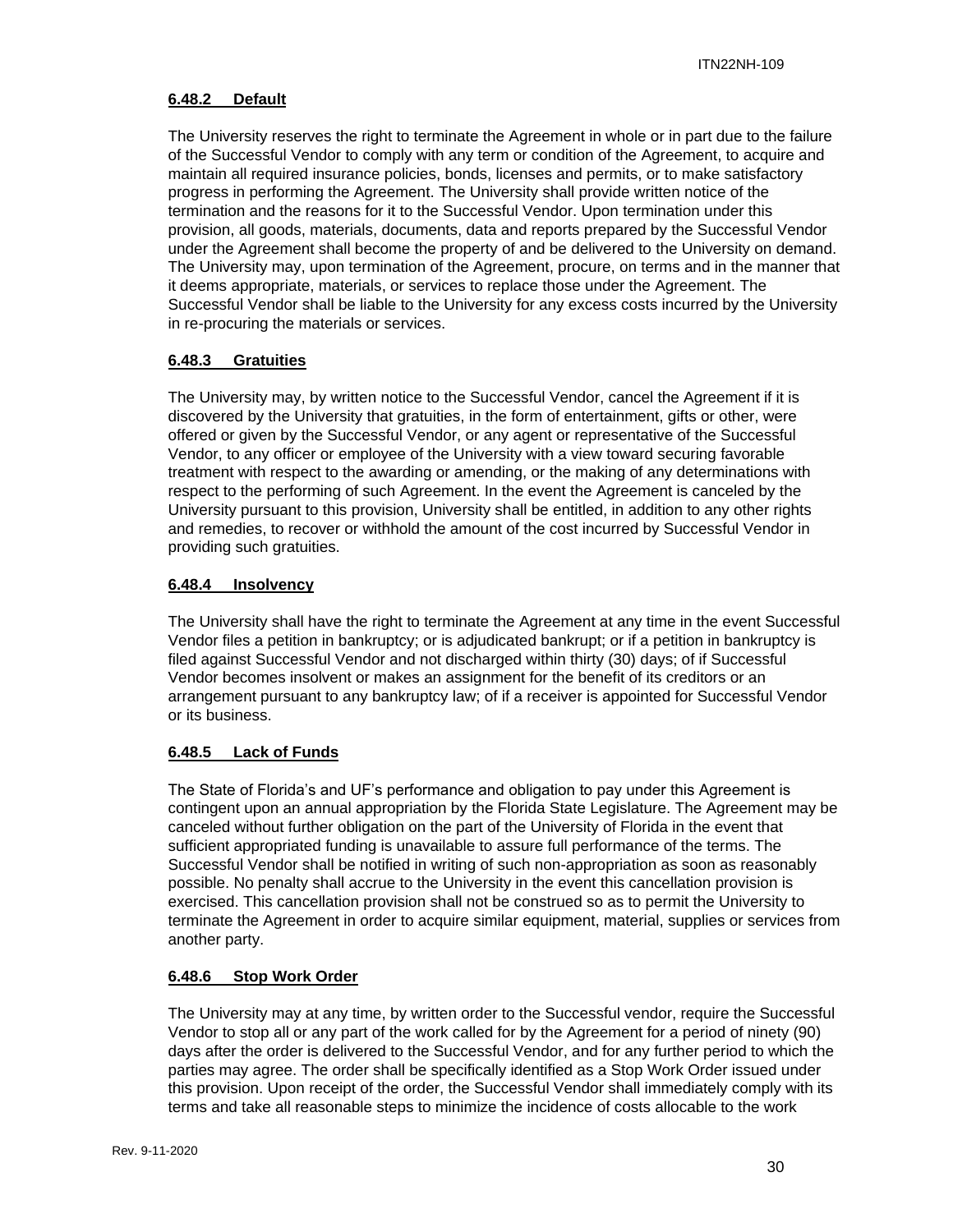covered by the order during the period of work stoppage. If a Stop Work Order issued under this provision is canceled or the period of the order or any extension expires, the Successful Vendor shall resume work. The University shall make an equitable adjustment in the delivery schedule or Agreement price, or both, and the Agreement shall be amended in writing accordingly.

## <span id="page-30-0"></span>**6.48.7 Suspension or Debarment**

The University may by written notice to the Successful Vendor immediately terminate the Agreement if the University determines that the Successful Vendor has been debarred, suspended or otherwise lawfully prohibited from participating in any public procurement activity, including but limited to, being disapproved as a subcontractor Vendor of any public procurement unit or other governmental body.

## <span id="page-30-1"></span>**6.48.8 Continuation of Performance Through Termination**

The Successful Vendor shall continue to perform, in accordance with the requirements of Agreement, up to the date of termination, as directed in the termination notice.

## <span id="page-30-2"></span>**6.49 Title and Risk of Loss – N/A**

#### <span id="page-30-3"></span>**6.50 Warranties**

In addition to any implied warranties, Successful Vendor warrants that the goods furnished will conform to the specifications, drawings, and descriptions listed herein, and to the sample or samples if any, furnished by the Successful Vendor. In the event of a conflict between the specifications, drawings, and descriptions, the specifications shall govern.

## <span id="page-30-4"></span>**6.51 Payment Card Industry Data Security Standard.**

For e-commerce business and/or credit card transactions, Proposer agrees to be bound by the requirements and terms of the Rules of all applicable Card Associations, as amended from time to time, and be solely responsible for security and maintaining confidentiality of Card transactions processed by means of electronic commerce up to the point of receipt of such transactions by Bank.

Proposer is required to be in compliance with the requisites of the SAS 70 and/or Payment card Industry Data Security Standard and provide written attestation of compliance annually.

## <span id="page-30-5"></span>**6.52 Payment and Invoice Information**

All invoices will need to contain either a **UF purchase order number** or the **8-digit department ID number** of the department with which you are doing business. Please include your Tax Identification number. All invoices for payment should be submitted to the University of Florida via:

Email: [UFL.invoices@edmgroup.com](mailto:UFL.invoices@edmgroup.com)

Or by Fax: 1-570-496-5411

Or by Mail: University of Florida Attn: Accounts Payable PO Box 3357 Scranton, PA 18505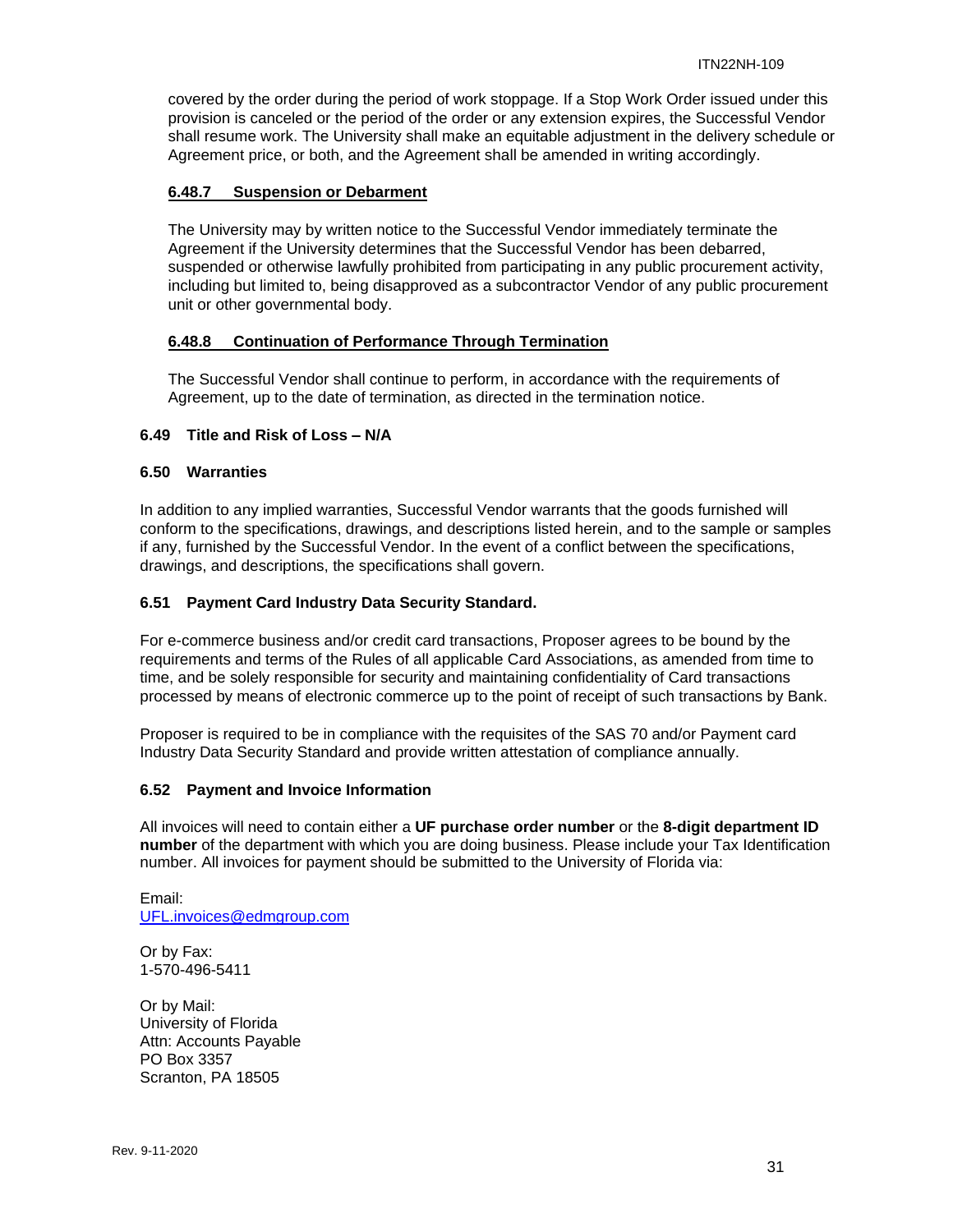## <span id="page-31-0"></span>**6.53 Travel**

Any travel authorized by this Contract and being compensated separately shall be compensated in accordance with University's travel policy [\(http://fa.ufl.edu/uco/handbook/handbook.asp?doc=1.4.14\)](http://fa.ufl.edu/uco/handbook/handbook.asp?doc=1.4.14) and Contractor shall be required to provide all back-up documentation required by the policy.

## <span id="page-31-1"></span>**6.54 State Purchasing Requirements**

IT IS EXPRESSLY UNDERSTOOD AND AGREED THAT ANY ARTICLES THAT ARE THE SUBJECT OF, OR REQUIRED TO CARRY OUT, THIS CONTRACT SHALL BE PURCHASED FROM A NONPROFIT AGENCY FOR THE BLIND OR FOR THE SEVERELY HANDICAPPED THAT IS QUALIFIED PURSUANT TO CHAPTER 413, FLORIDA STATUTES, IN THE SAME MANNER AND UNDER THE SAME PROCEDURES SET FORTH IN SECTION [413.036\(](http://www.leg.state.fl.us/STATUTES/index.cfm?App_mode=Display_Statute&Search_String=&URL=Ch0413/Sec036.HTM)1) AND (2), FLORIDA STATUTES; AND FOR PURPOSES OF THIS CONTRACT THE CONTRACTOR SHALL BE DEEMED TO BE SUBSTITUTED FOR THE UNIVERISTY INSOFAR AS DEALINGS WITH SUCH QUALIFIED NONPROFIT AGENCY ARE CONCERNED. This requirement applies only if any such nonprofit agency produces a product covered by this CONTRACT and can satisfy the terms of this CONTRACT with respect to price, quantity, quality, and delivery time. Any questions concerning available products should be directed to: Division of Vocational Rehabilitation Headquarters, 2002 Old St. Augustine Road, Building A, Tallahassee, Florida 32301-4862, (800) 451-4327 (Voice/TDD).

IT IS EXPRESSLY UNDERSTOOD AND AGREED THAT ANY ARTICLES WHICH ARE THE SUBJECT OF, OR REQUIRED TO CARRY OUT, THIS CONTRACT SHALL BE PURCHASED FROM THE CORPORATION IDENTIFIED UNDER CHAPTER 946, F.S., IN THE SAME MANNER AND UNDER THE SAME PROCEDURES SET FORTH IN SECTION [946.515\(](http://www.leg.state.fl.us/STATUTES/index.cfm?App_mode=Display_Statute&Search_String=&URL=Ch0946/Sec515.HTM)2), AND (4), F.S.; AND FOR PURPOSES OF THIS CONTRACT THE CONTRACTOR CARRYING OUT THE PROVISIONS OF THIS CONTRACT SHALL BE DEEMED TO BE SUBSTITUTED FOR UNIVERSITY INSOFAR AS DEALINGS WITH SUCH CORPORATION ARE CONCERNED. This requirement applies only if the corporation produces a product covered by this CONTRACT and can satisfy the terms of this CONTRACT with respect to price, quantity, quality, and delivery time. Any questions concerning the corporation's ability to provide products or services should be directed to: Prison Rehabilitative Industries and Diversified Enterprises, Inc., 12425 - 28th Street North, Saint Petersburg, Florida 33716, (727) 572-1987.

## <span id="page-31-2"></span>**6.55 Notices**

All notices, consents, approvals and other communications (collectively, "Notices") which may be or are required to be given by either party shall be properly given only if made in writing and sent to the address of University or Contractor, as applicable, set forth in Exhibit A, as the same is modified in accordance herewith, by hand delivery, U.S. Certified Mail (Return Receipt Requested) or nationally recognized overnight delivery service. Telephone and facsimile numbers and e-mail addresses are listed for convenience only. Either party may change its address for Notices by giving written notice to the other party in accordance with this provision.

## <span id="page-31-3"></span>**6.56 Ownership of Work**

All reports, studies, plans, deliverables, strategies, materials, discoveries, inventions, processes, designs, plans, trade secrets, data, information, documents and other work (collectively, "Work"), whether of a technical nature or not, made, developed or obtained by Contractor pursuant to this Contract or in connection with the provision of the Services shall be the sole and exclusive property of University and any copyrightable Work shall be deemed a "work made for hire" under the United States copyright laws. Should such Work not constitute a "work made for hire" under the United States copyright laws, Contractor hereby grants, transfers, assigns, and conveys to University and its successors and assigns, the entire right, title, and interest in the Work or any part thereof. At all times during and after the Term, Contractor shall assist University in obtaining and maintaining, for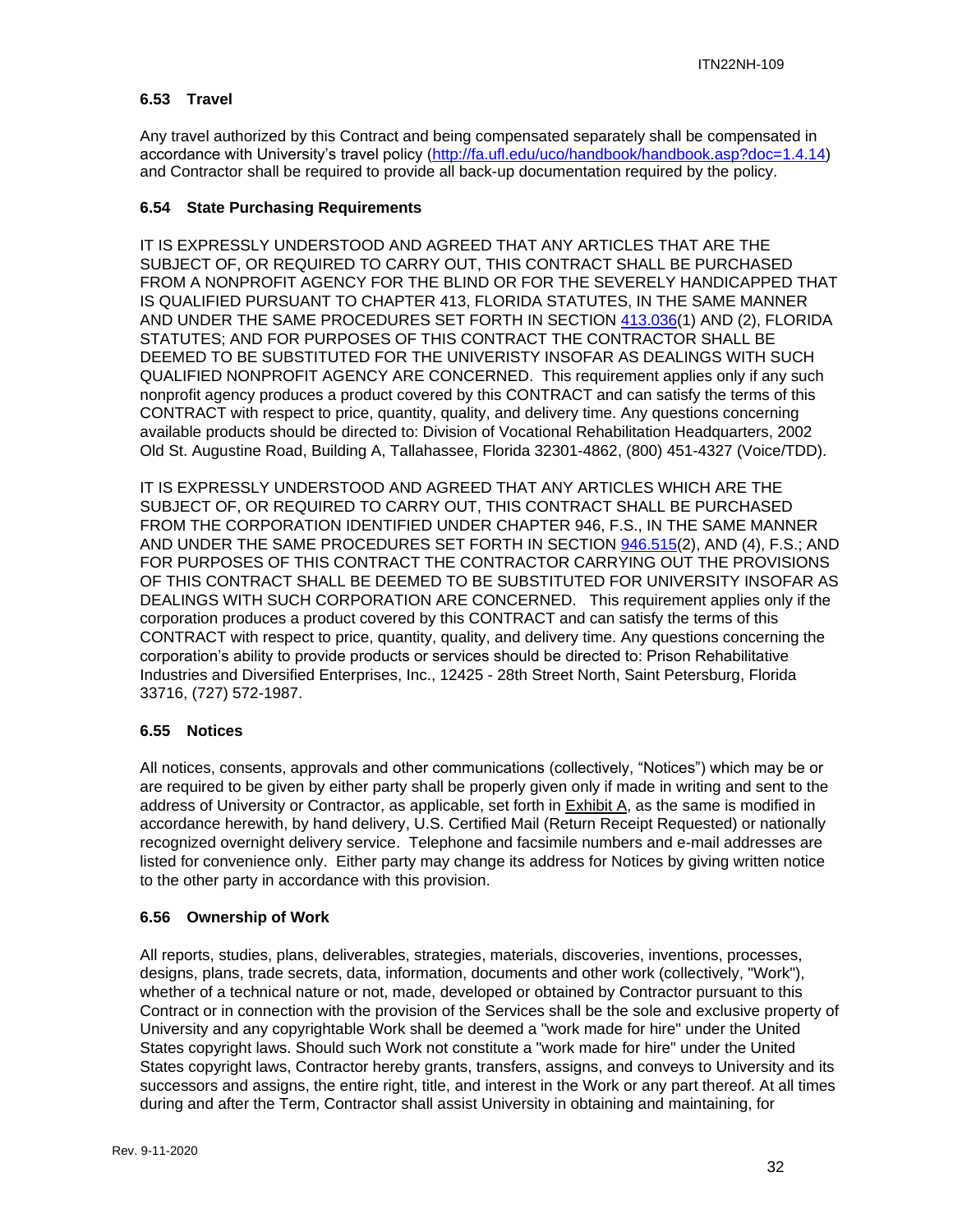University's benefit, copyrights and other relevant legal protections in the Work and Contractor shall execute and cause its subcontractors to execute such further instruments as University may reasonably require as evidence of ownership of such rights. Immediately upon termination of this Contract for any reason, all Work, in whatever form, shall be turned over to University. This provision shall survive the termination of this

## <span id="page-32-0"></span>**6.57 Access to Work**

University shall always have access to review the ongoing Work of Contractor for purposes of inspecting the same and determining that the Services are being performed in accordance with the terms of this Contract.

## <span id="page-32-1"></span>**6.58 Independent Contractor**

Contractor is and shall at all times remain an independent contractor, with sole control of the manner and means of performing the Services. Contractor shall have no authority to bind or commit University to any contract, representation or obligation to or with any third party or to incur any cost, expense, liability or other amount for or on behalf of University, and Contractor shall not act as or represent that it is the agent of University. Further, it is understood and agreed by the parties that nothing contained in this Contract shall be construed to create a joint venture, partnership, association, or other affiliation or like relationship between the parties, it being specifically agreed that their relationship is and shall remain that of independent parties to a contractual relationship as set forth in this Contract.

## <span id="page-32-2"></span>**6.59 No Use of Name/Logos/Public Statements**

Except with the prior written consent of the other party, no party shall, make any press or media announcement concerning this Contract, or use the name, logos, or trademarks of any other party, or any version, abbreviation, or representation of them. In the case of University, consent must be provided by its Vice President for University Relations or that position's designee.

## <span id="page-32-3"></span>**6.60 Time of the Essence**

Time is of the essence with respect to all provisions of this Contract in which a definite time for performance is specified.

## <span id="page-32-4"></span>**6.61 Construction – N/A**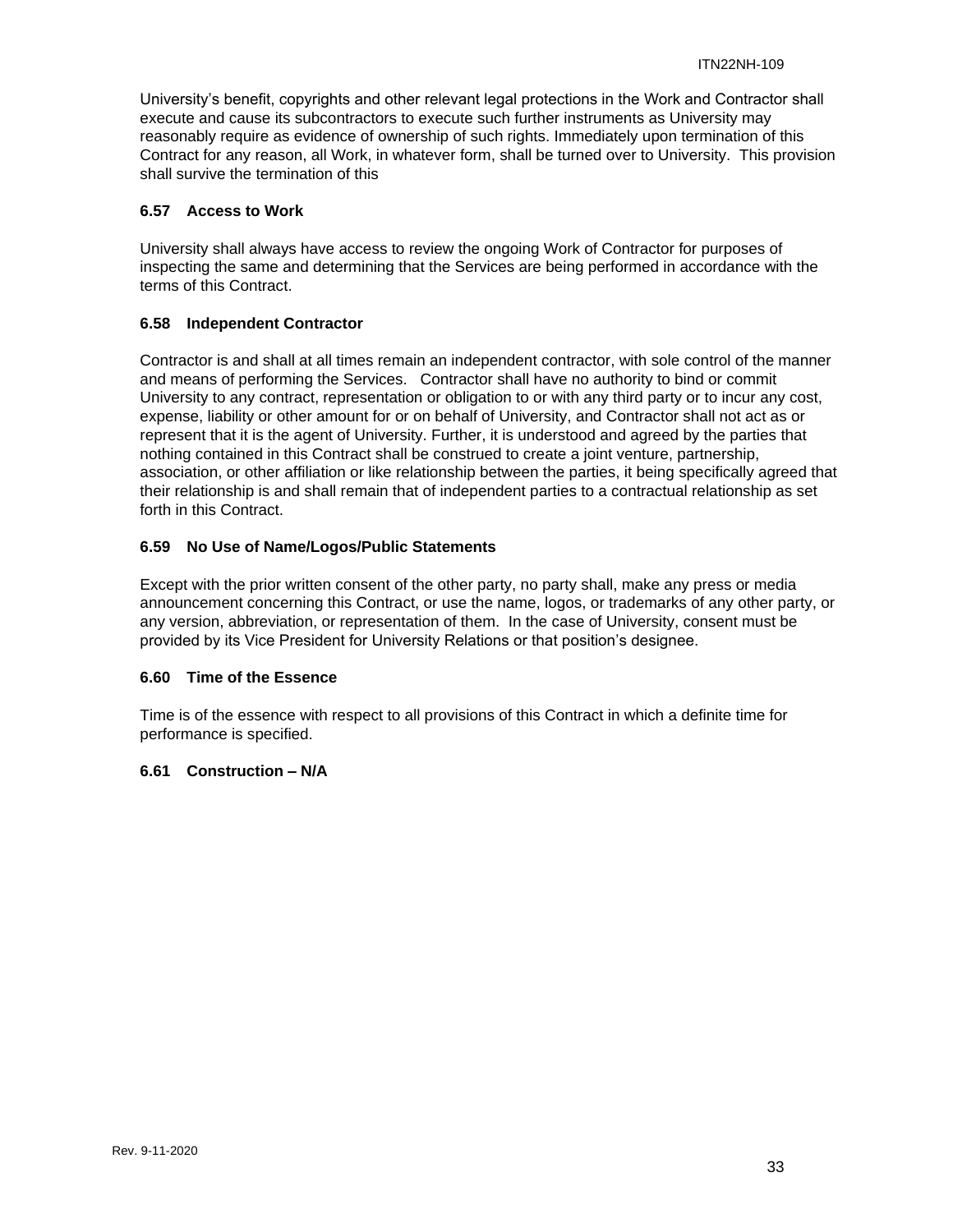## <span id="page-33-0"></span>**Contract 7.0 Certifications and Forms**

## <span id="page-33-1"></span>**7.1 Certification of Proposal**

Explanation: This certification attests to the vendor's awareness of, and agreement, to the content of this ITN and all accompanying provisions contained herein.

Action: Vendor is to ensure that the following certificate is duly completed and correctly executed by an authorized officer of your company.

This proposal is submitted in response to Invitation to Negotiate # ITN22NH-109 issued by the University of Florida. The undersigned, as a duly authorized officer, hereby certifies that

#### \_\_\_\_\_\_\_\_\_\_\_\_\_\_\_\_\_\_\_\_\_\_\_\_\_\_\_\_\_\_\_\_\_\_\_\_\_ (Vendor Name)

agrees to be bound by the content of this proposal and agrees to comply with the terms, conditions and provisions of the referenced Invitation to Negotiate (ITN) and any addenda thereto in the event of an award. Exceptions are to be noted as stated in the ITN. The proposal shall remain in effect for a period of ninety (90) calendar days as of the Due Date for responses to the ITN.

The undersigned certifies that to the best of his/her knowledge: (check one pf the below and provide information if required)

There is no trustee or employee of the University of Florida who has or whose Relative has an Interest in the entity or entities making this proposal or who is a natural person making this proposal.

There are trustee(s) and/or employee(s) of the University of Florida who have, and/or whose Relative(s) have, an Interest in the entity or entities making this proposal or who is a natural person making this proposal. Describe the nature of the interest held by each trustee, employee, or Relative of the trustee or employee (for example, grandson of Employee X owns the company or spouse of Employee Y is a director of the company).

"Interest" for purposes of this disclosure includes the following: director, trustee, officer, or employee of an entity, any contract with an entity (including consulting), or any partner, proprietor, stock, equity, or other ownership interest in an entity.

"Relative" for the purpose of this disclosure is an individual who is related to the trustee or employee as father, mother, son, daughter, brother, sister, uncle, aunt, first cousin, nephew, niece, husband, wife, father-in-law, mother-in-law, son-in-law, daughter-in-law, brother-in-law, sister-in-law, stepfather, stepmother, stepson, stepdaughter, stepbrother, stepsister, half brother, half sister, grandparent, great grandparent, grandchild, great grandchild, step grandparent, step great grandparent, step grandchild, step great grandchild, person who is engaged to be married to the trustee or employee or who otherwise holds himself or herself out as or is generally known as the person whom the trustee or employee intends to marry or with whom the trustee or employee intends to form a household, or any other natural person having the same legal residence as the trustee or employee"

The undersigned further certifies that their firm (check one) \_\_\_**IS** *or* \_\_\_**IS NOT** currently debarred, suspended, or proposed for debarment by any federal entity. The undersigned agrees to notify the University of any change in this status, should one occur, until such time as an award has been made under this procurement action.

Person(s) authorized to negotiate in good faith on behalf of this firm for purposes of this Invitation to Negotiate are:

Name: example and the set of  $\blacksquare$  Title:  $\blacksquare$